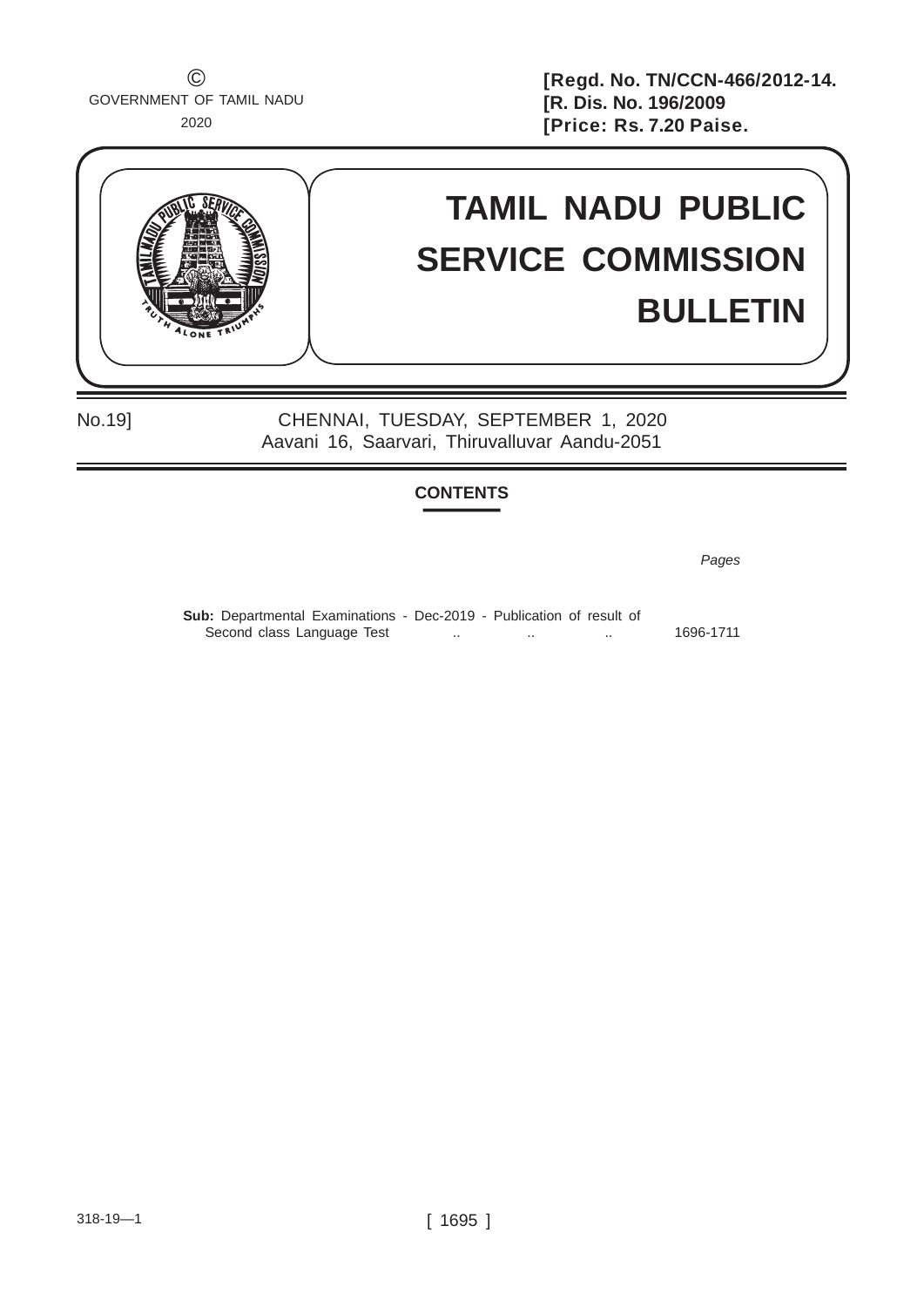THE FOLLOWING CANDIDATES ARE DECLARED TO HAVE PASSED THE TEST UNDER WHICH THEIR NAMES APPEAR.

THE REGISTER NUMBER, NAME, DESIGNATION AND ADDRESS OF THE SUCCESSFUL CANDIDATES ARE PRINTED AGAINST EACH CENTRE. THE REGISTER NUMBER AND NAME OF UNSUCCESSFUL CANDIDATES AND ABSENTEES HAVE ALSO BEEN PUBLISHED AT THE END OF THIS LIST. NOTE: REQUEST FROM UNSUCCESSFUL CANDIDATES FOR INFORMATION AS TO THE CAUSE OF FAILURE OR FOR REVALUATION OF THEIR

ANSWER BOOKS WILL NOT BE COMPLIED WITH.

THIRU/TMT/SELVI

## **LIST OF REGISTER NUMBER OF PASSED CANDIDATES**

#### CHENNAI

PINCODE:600014

## CHENNAI - Contd.

CHITLAPAKKAM CHENNAI PINCODE:600064

|           | 191200064 AMALA SNEHA PLOT NO 27 YOGAM APARTMENT<br>SECOND MAIN ROAD ROYAL GARDEN<br>KATTUPAKKAM CHENNAI THIRUVALLUR | 191201144 | ISHA BARUVIN 567/01 13TH ST ICF SOUTH COLONY<br>CHENNAI PINCODE:600038                                                                 |
|-----------|----------------------------------------------------------------------------------------------------------------------|-----------|----------------------------------------------------------------------------------------------------------------------------------------|
|           | PINCODE:600056                                                                                                       | 191201288 | JEYAKUMAR S 2, 4TH CROSS STREET KANNAN<br>AVENUE OLD PERUNGALATHUR CHENNA                                                              |
|           | 191200197 ANJANEYULU D NO. J/10, DR THOMAS ROAD, T.<br>NAGAR CHENNAI CHENNAI PINCODE:600017                          |           | PINCODE:600063                                                                                                                         |
| 191200208 | ANUPAMA DEVI B FLAT-202. TOWER-6 SKY CITY<br>APARTMENTS VANAGARAM CHENNAI PIN:600095                                 |           | 191201410 KAMESH DAYALC. R 1/289A, 4TH CROSS STREET<br>PERIYAR STREET, INJAMBAKKAM KANCHEEPURAM<br>PINCODE:600115                      |
| 191200223 | ARAVIND KUMAR D NO:97, A.L.S NAGAR,<br>MADAMBAKKAM POST, EAST TAMBARAM,<br>CHENNAI CHENNAI PINCODE:600126            | 191201520 | KARTHIKAYINI M P M 340 PHASE III TNUDP<br>ANNANAGAR TIRUCHIRAPALLI PINCODE:620026                                                      |
|           | 191200244 ARTHI R NO.3 3RD STREET IYYAPAN NAGAR<br>KAMARAJ NAGAR AVADI<br>CHENNAI<br>PINCODE:600071                  | 191201678 | KRUPA D CLIVE NO.14, YWCA, 1078-1087/2<br>POONAMALLEE HIGH ROAD CHENNAI CHENNA<br>PINCODE:600010                                       |
|           | 191200249 ARUL KANMANI V K NO.9, B-10, PONNAPPA<br>STREET. TRIPLICANE. CHENNAI PINCODE:600005                        | 191201886 | MAHILVARSHINI M PLOT NO4 33RD BALAJI NAGAR<br>2ND EXTENSION PUZHUTHIVAKKA VELACHERY<br>CHENNAI PINCODE:600091                          |
|           | 191200277 ARUN KUMAR K 122/75 CORPORATION LANE C.B.<br>ROAD OLD WESHERMENPET CHENNAI PIN:600021                      |           | 191202347 NAGADEVI P NO 958, JJ NAGAR, H STREET<br>KORUKKUPET CHENNAI CHENNAI PINCODE:600021                                           |
| 191200890 | GANESH KUMAR M D305 ROYAL CASTLE<br>APARTMENTS THIRUMUDIVAKKAM CHROMEPET<br>KANCHEEPURAM PINCODE:600044              | 191202377 | NAJMUNNISHAA PLOTABC, G2 GROUND FLOOR<br>NAGAR. 7TH<br>VALLALAR<br><b>STREET</b><br>MADHANAKUPPAM ROAD ,PUTHAGARAM                     |
| 191201064 | HAREESH G NO.12/19A,3RD STREET<br>CHIGIRINTHAPALAYAM, KORUKKUPET, CHENNAI<br>CHENNAI PINCODE:600021                  |           | KOLATHUR TALUK CHENNAI PINCODE:600099<br>191202413 NARAYANI P 20, SANTHAVALLI 3RD STREET<br>KATTUKOIL GARDEN, MYLAPORE, CHENNAI 600004 |
| 191201096 | HEMAMALINI P.K FLAT NO:39, MITHILAAPPARTMENT,<br>2 NORTON ROAD, MANDAVELLI CHENNAI                                   |           | CHENNAI PINCODE:600004                                                                                                                 |
|           | PINCODE:600028                                                                                                       |           | 191202419 NASIMAG 2 339 1 GAYATHRI NAGAR ANNAMEDU<br>THIRUPPALAI MADURAI PINCODE:625014                                                |
|           | 191201103 HIMAYATH ALI M NO 1, SARDAR JUNG GARDEN<br>TANK 3RD STREET ROYPETTAH CHENNAI                               |           | 191202558 PANKAJAM J NO 17/13 NEHRUJI STREET                                                                                           |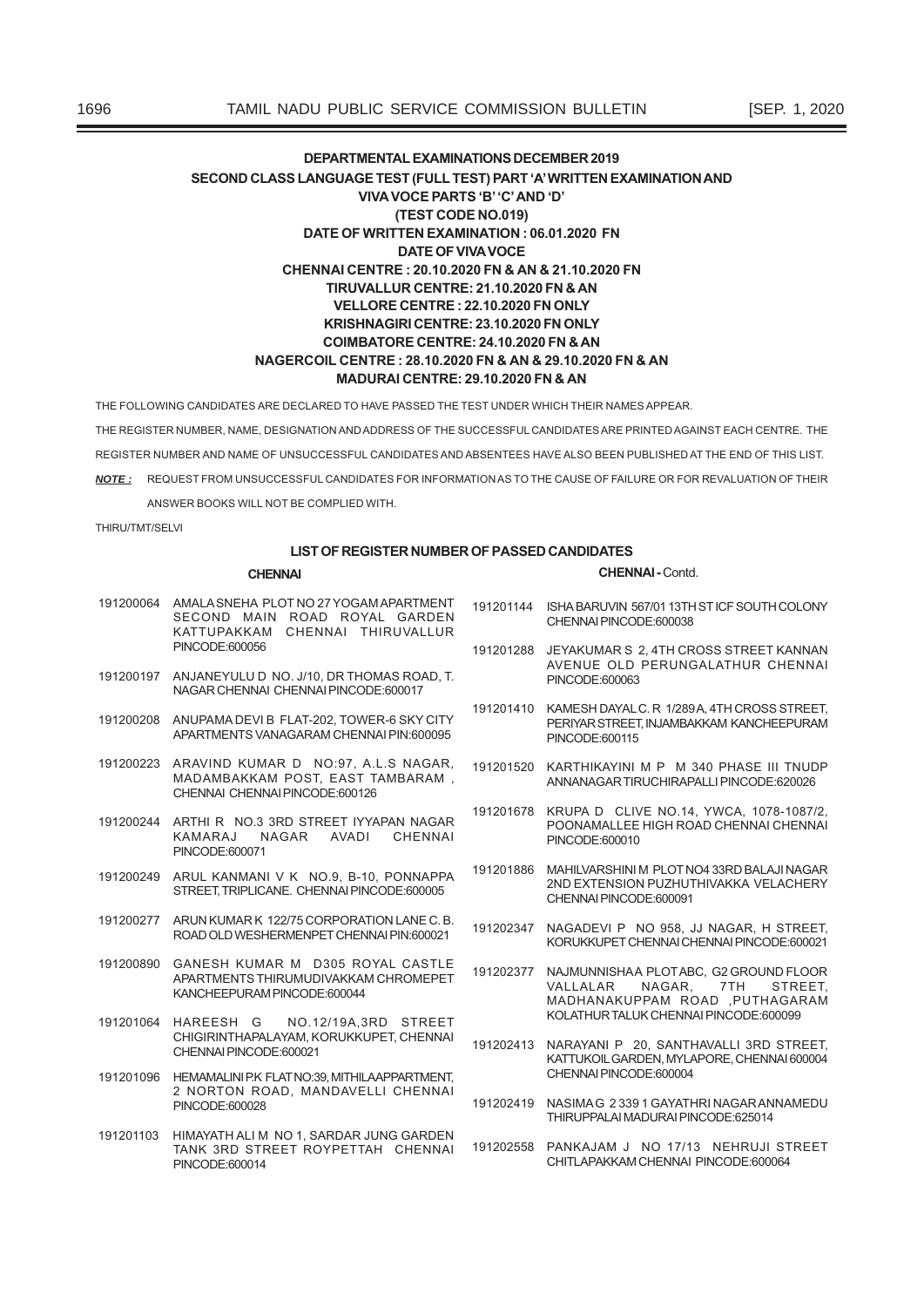## LIST OF REGISTER NUMBER OF PASSED CANDIDATES - CONTD.

**CHENNAI - Contd.** 

PADUR KANCHEEPURAM PINCODE:603103

MEDICAL COLLEGE CHENNAL PINCODE 600010

NAGAR, ARUMBAKKAM, CHENNAI PINCODE:600106

NAGAR KOVILPATHAGAI, AVADI CHENNAI

HOME TOWN, VELLAPANCHAVADI NOOMBAL

6TH STREET THIRUMULLAIVOIYAL CHENNAI

NO 13 VEMBULIAMMANKOIL STREET WEST KK

METROPOLITAN WATER SUPPLY AND SEWERAGE

BOARD HEAD OFFICE NO. 1. PUMPING STATION ROAD, CHINTADRIPET, CHENNAI PINCODE:600031

GANESAPURAM TIRUVERUMBUR TIRUCHIRAPALLI

STREET, KK PUDUR, SAIBABA COLONY,

VILATHAPURAM, KUNINGAD(PO) VATAKARA

PATTANARI(HOUSE)

NAGAR CHENNAI CHENNAI PINCODE:600078 191204785 VIKRAM A O/O FF STP SOUTH CHENNAL

191202955 RAJAN PADMA RAJAN DR K ARMO KILPACUK

191203032 RAJITHAK.V. 53/2 BRICKLIN ROAD 4TH STREET OTTERI CHENNAI PINCODE:600012

191203260 ROHITH KUMAR R NO.3 SECOND STREET MANGALL

191204195 SUMATHUM S NO 326 13TH CROSS KALANGAR

191204665 VIDHYA J S2, II FLOOR, 114, SRI HARI FLATS ICL

191204675 VIDYABHAT PLOT NO 56 THENDRAL NAGAR WEST

191204784 VIKAS PS JAINS AASHIANA.G-11.PHASE 1.

191204846 VIVEK G PLOT NO 4/73. FIRST MAIN STREET

**COIMRATORE** 

191205086 DHIVYAP T6, PATTESHWAR APARTMENT, KALIAPPA

COIMBATORE PINCODE:641038

KOZHIKODE PINCODE:673503

PINCODE:620014

191205168 HARIPRASAD MK

THIRUVALLUR PINCODE:600062

CHENNALPINCODE:600077

CHENNAI PINCODE:600062

**COIMBATORE - Contd.** 

- 191202670 POONGUZHALLS AP 1183 THENDRAL COLONY 191205441 MATILDAD 5C/11, RAM GARDENS SOWRIPALAYAM 4TH STREET, ANNA NAGAR WEST CHENNAI ROAD, UDAYAMPALAYAM COIMBATORE CHENNAI PINCODE:600040 PINCODE:641028 191202895 RAGITHA RADHAKRISHNAN D605, AKSHAYA 191205513 NEPHYTSDARRSHINI 5/2.DR. INDUMATHI HOSPITAL ADENA, ANNAI TERESA STREET KAZHIPATTUR
	- THEKKUPALAYAM POST PERIANAICKENPALAYAM COIMBATORE PINCODE:641020
		- 191205602 PRASEEDA M K DO.NO 4/738.SITE NO 54 RAJIV GANDHI NAGAR K VADAMADURAI (POST) COIMBATORE PINCODE:641017

#### **CUDDALORE**

- 191206453 LAKSHMID 11 PAZHAMALAI NAGAR NEAR NEHRU NAGAR 2 PUDUKUPPAM CUDDALORE PIN:607001
- 191206480 MAHESWARI M NO.66 TAMILSELVI ILLAM VASANTHAM NAGAR ARUMPARTHAPURAM PUDUCHERRY PINCODE:605110

#### **DINDIGUL**

- 191207948 DILIP BABU SKP 11/1, ADHINATH NAGAR KOLATHUR CHENNAI PINCODE:600099
- 191208126 KAVITHAS 1/190 K SANGALPATTI SANGALPATTI POST NILAKOTTAI DINDIGUL PINCODE:624215
- 191208130 KEERTHI R 12-4-17(1) CETTIYAR STREET T.VADIPATTI MADURAI PINCODE:625218
- 191208215 MITHUN KUMAR S 104 KALIMANDAYAM ODDANCHATRAM DINDIGUL PINCODE:624616

#### **ERODE**

- 191209272 SABEENAA 15D, MATHESIAPPAN KOIL 5TH STREET YEGAMBARA GOUNDER **THOTTAM** GOBICHETTIPALAYAM ERODE PINCODE:638452
- 191209430 SUNITHA V 6/45 GUMATAPURAM-(V & P) THAI AVADI-TK FRODE PINCODE 638461

#### **KANCHEEPURAM**

191209625 ARUNA M PLOT NO 4 & 5, SUBAKEERTHANA, S2, SECOND FLOOR PALAR STREET, BOOPATHY NAGAR KEELKATTALAI KANCHEEPURAM PINCODE:600117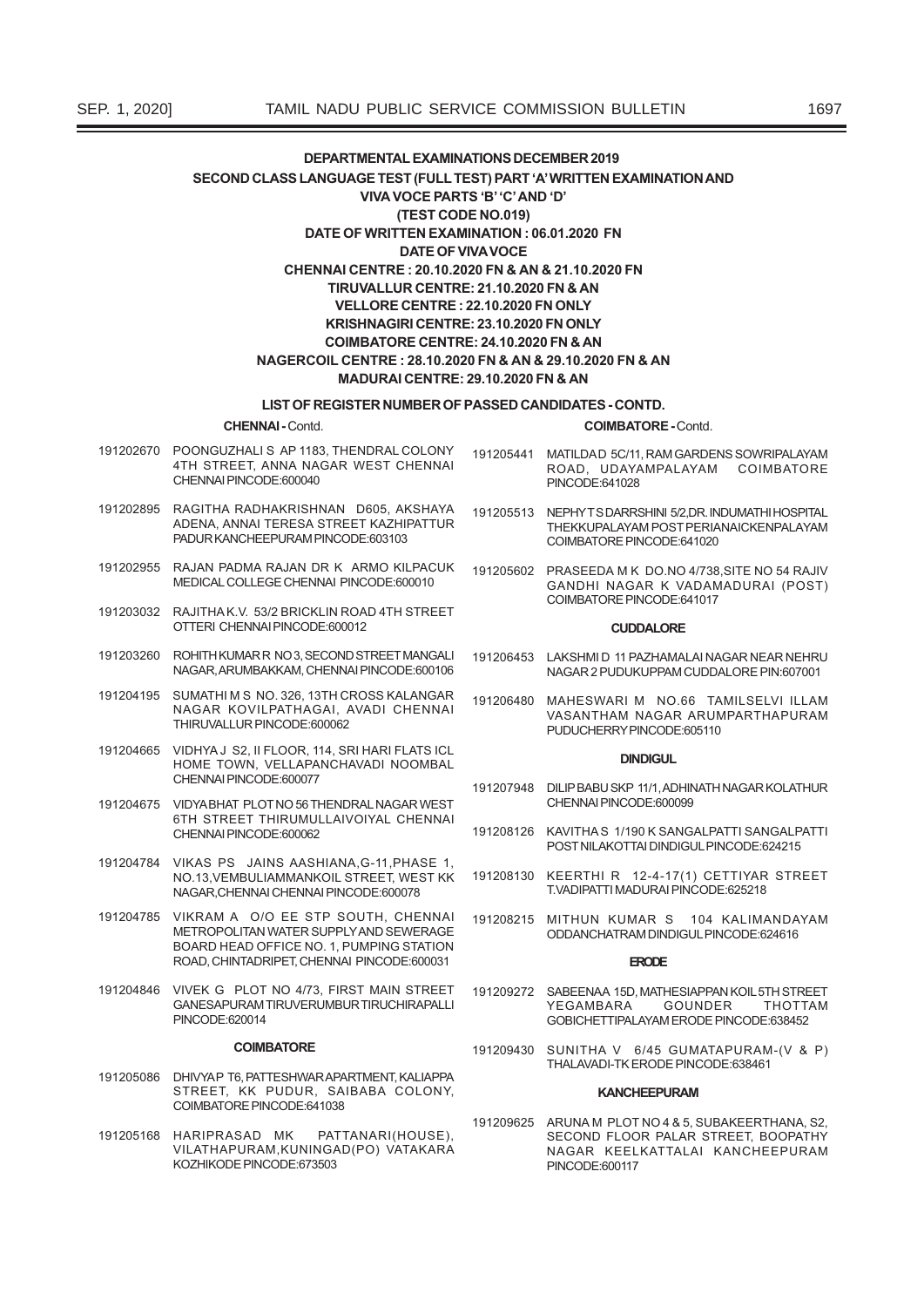#### LIST OF REGISTER NUMBER OF PASSED CANDIDATES - CONTD.

#### **KANCHEEPURAM - Contd.**

#### **NAGAPATTINAM**

- 191209758 FATHIMA FARHANA S.I. 6/23, FIRST STREET, KAMARAJ NAGAR, ZAMIN PALLAVARAM, CHENNAI KANCHEFPURAM PINCODE:600043
- 191210070 MONY ANGELUS J K NO: 60/2 KANCHEEPURAM HIGH ROAD OPPOSITE TO MODERN RICE MILL. THIMMAVARAM VILLAGE, CHENGALPATTU KANCHEEPURAM PINCODE:603101
- 191210277 SABINA K NO.1, NEW INDIA COLONY VPK STREET, PERUNGUDI CHENNAI KANCHEEPURAM PINCODE:600096
- 191210307 SANOOP R L PLOT NO.94, GANAPATHY FLATS, DOOR NO.B, GROUND FLOOR, AGS COLONY, 2ND MAIN ROAD, VELACHERY KANCHEEPURAM PINCODE:600042
- 191210392 SHALINIB PLOTNO: 28, F1 THEA FLATS, PAVITHRA ENCLAVE SRI SHAKTHI NAGAR, OLD PERUNGALATHUR SRINIVASA NAGAR P.O. KANCHEEPURAM PINCODE:600063
- 191210466 SUKANYAN J0605, BLOOMING DALE, APPASWAMY REAL ESTATE, EAST MAIN ROAD, SHANKAR NAGAR, PAMMAL, CHENNAI KANCHEEPURAM PINCODE:600075
- 191210493 SUSAN RUTH ROSS NO 16/20, MARUDHUPANDIAR STREET THIRUMURUGAN NAGAR CHITLAPAKKAM KANCHEEPURAM PINCODE:600064
- 191210494 SWAATHIP NO.7/5, KANCHI MUNUSAMY STREET, VOC NAGAR PAMMAL KANCHEEPURAM PINCODE:600075
- 191210539 UMA MAHESWARIS NO.1K, NILE APARTMENTS, POTHERI KANCHEEPURAM PINCODE:603203

#### **MADURAL**

- 191211559 KEERTHIKAS 15 ATHIKULAM RESERVELINE MAIN ROAD MADURALMADURALPINCODE:625014
- 191211816 NIRMAL SINGH B 7-10/15, BARATHI NAGAR 6TH STREET MAHATMA GANDHI NAGAR MADURAL MADURALPINCODE:625014
- 191212340 TEJAS PRABUNT DOOR NO 10, SEVENTH CROSS STREET DOAK NAGAR NEAR CHINMAYA MISSION MADURAI MADURAI PINCODE:625016
- 191213114THANDHAPANI J 575-D, RAMASAMY NAGAR KUMARAMANGALAM VILLAGE MATHUR PUDUKKOTTAI PINCODE:622515
- 191213187 VISHNUPRIYAG NO.22 ASHOK NAGAR KARAIKAL MAIN ROAD THIRUNAGESWARAM THANJAVUR PINCODE:612204

#### **UDHAGAMANDALAM**

- 191213881 ARUN P V PILAPPALI H PATTAVAYAL POST, PANDALUR TALUK GUDALUR THE NILGIRIS PINCODE:643240
- 191213888 AVINASH VISHALS NO 28/1 MOOKAMBIGAI FLATS 1ST BARATHIYAR STREET PALAVANTHANGAL CHENNAI CHENNAI PINCODE:600114
- 191213911 CELEENAJ 12/944-E KUSUMAGIRI GUDALUR THE NILGIRIS PINCODE:643212
- 191213974 HEMALATHA V 2/231, KALLATTY VILLAGE, FARM TEA ESTATE POST KOTAGIRI THE NILGIRIS PINCODE:643217
- 191213975 HEMANTH KUMAR M B 2F,2/2 LOWER CAMP, KILKUNDAH, POWER HOUSE-1 KUNDAH POWER HOUSE-1 THE NILGIRIS PINCODE:643219
- 191213986 JABERALL P A DOOR NO. 16/8 PAKKANA NELLAKOTTAL POST PANDALUR TALUK THE NIL GIRIS PINCODE 643225
- 191214116 NASSARFFNAVM 4/39B ISHAH COTAGE KAMBADI PADANTHORAI POST THE NILGIRIS PINCODE:643211
- 191214215 SADHASIVAN D P 1/134, PERIYA BICKATTY ARUVANKADU POST THE NILGIRIS PINCODE:643202
- 191214252 SATHISH D 10/290 THANGADU ORANALLY VILLAGE AND POST BALACOLA THE NILGIRIS PINCODE:643003
- 191214380 VINEESHAK V KANIYARATH HOUSE PATTAVAYAL POST PATTAVAYAL THE NILGIRIS PINCODE:643240

## **PUDUKKOTTAI**

191215292 NISHA SRIR NO 1 PAVAIYAR NAGAR PARASAKTHI MILL ROAD GANAPATHY COIMBATORE PIN:641006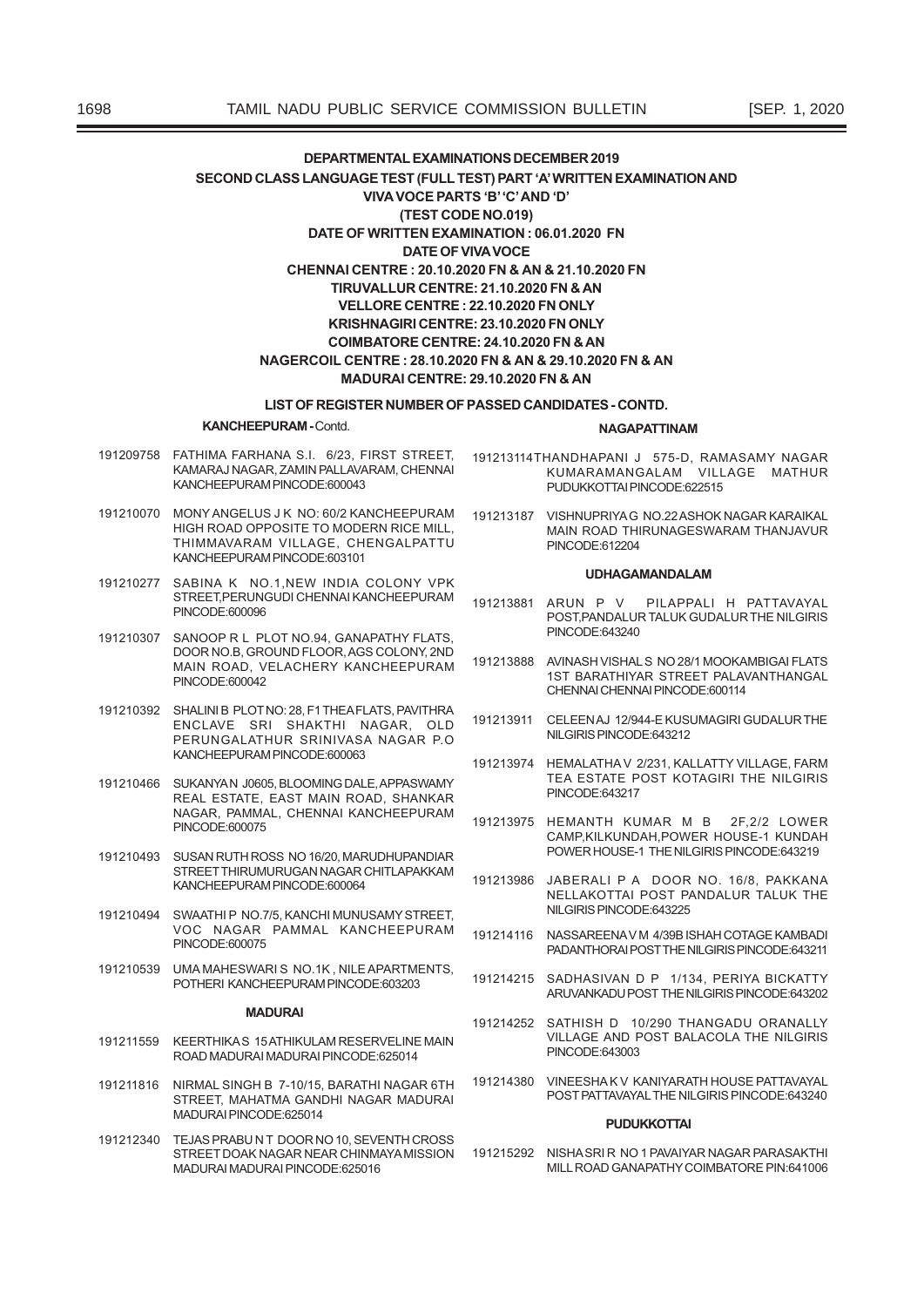#### LIST OF REGISTER NUMBER OF PASSED CANDIDATES - CONTD.

#### **SIVAGANGA**

**TIRUVALLUR - Contd.** 

191218238 MANI MEGHALAI S 173/1 S.S.KOTTAI POST SINGAMPUNARITK SIVAGANGAI PINCODE:630211

#### **THANJAVUR**

191219785 VIGNESH SHARMA K D34 THANGAMANI STREET THIRUNAGAR-5TH STOP MADURAI MADURAI PINCODE:625006

#### **TIRUVALLUR**

- 191220453 BALAJIPG NO 1/74 NADU STREET BUCHIREDDY PALLITIRUTTANI THIRUVALLUR PINCODE:631206
- 191220533 DHANDAPANITR R19/6 NCTPS OLIARTERS VALLUR CAMPTHIRUVALLUR PINCODE:600120
- 191220638 IHSAAN MEERA E D1/08, KENDRIYA VIHAR POONAMALLEE HIGH ROAD PARUTHIPATTU THIRUVALLUR PINCODE:600071
- 191220668 JAYALAKSHMI B T 10-8-259/15 ANAM LALITHA LAYOUT NAGARI CHITTOOR PINCODE:517590
- 191220681 JAYASRI VAISHNAVI D P 28, 7TH STREET 2ND CROSS, VAISHNAVI NAGAR, AVADI, CHENNAI 600109THIRUVALLUR PINCODE:600109
- 191220772 LAVANYA B T NO 29, THIRUVALLUVAR STREET NEW PERUNGALATHUR CHENNAI PINCODE:600063
- 191220784 MADHAVIM 35 66 3RD STREET BHARATH NAGAR FRNAVOOR THIRUVALLUR PINCODE 600057
- 191220875 NAMASSIVAYAM P NO. 89 SANDHU STREET TIRUTTANI THIRUVALLUR PINCODE:631209
- 191220957 PRIYADARSINI R 7 SIVAJI STREET GH NAGAR THIRUVALLUR PINCODE:631209
- 21/2 NADAR LINE 191221086 SATHISH K THIRUMALAIRAJAPURAM AVADI CHENNAI PINCODE:600054
- 191221127 SHAHITHA BEGUM A S NO. 1 MOSOUF STREET KOILPADAGAI AVADI THIRUVALLUR PIN:600062
- 191221128 SHAKIRA A K PLOT NO.68, VASANTHAM NAGAR PERUMALPATTU, VEPPAMPATTU THIRUVALLUR -602024 THIRUVALLUR PINCODE:602024
- 191221149 SIVAKUMAR B NO 318 DRIVERS COLONY ANNA **NAGAR** PATTABIRAM THIRUVALLUR PINCODE:600072
- 191221158 SONIYA A D NO 292 A MIDDLE STREET SORAKAYAPET VILLAGE AND POST PALLIPET TALUK THIRUVALLUR PINCODE:631208
- 191221176 SUDHIR CHANDRAN S 203 PADMA MAHALAKSHMI MALIKA 6 RATNAVEL PANDIAN ROAD GOLDEN GEORGE NAGAR CHENNAI PINCODE:600107
- 191221337 YASODHAS 69 KOVIL STREET MOSURKANDIGAI VKR PURAM POST TIRUTTANI TALUK THIRUVALLUR PINCODE:631205

#### **TIRUVANNAMALAI**

191222643 YASMEEN S NO. 134. KOVIL STREET KOTTAVUR VILLAGE, KUPPANATHAM POST CHENGAM TALUK THIRI IVANNAMAI AI PINCODE:606710

#### **TUTICORIN**

191223745 PENDYALA JOTHSNA PRAVEENA B44,NTPL TOWNSHIP NEAR CAMP-2.HARBOUR ESTATE THOOTHUKUDI PINCODE:628004

## **TIRUCHIRAPPALLI**

- 191224429 JAYASHREE NAIKEN J NO. 1, AUROVIL LANDS NAGAR, NEAR GOLDEN PALACE MAHAL PIRATIYUR TIRUCHIRAPALLI PINCODE:620009
- 191225165 SURESH AMBL NO.30 ROJA STREET GANESH NAGAR, KATTUR TIRUCHIRAPALLI PINCODE:620019

#### **TIRUNELVELI**

- 191225370 ARAVIND G 4/216C/6-1B USHAS RAJIVGANDHI NAGAR PARVATHIPURAM, NAGERCOIL P O KANNIYAKUMARI PINCODE:629003
- 191225454 BHUVANESWARI H 806 A NEAR GURU NAGAR RC CHURCH BHARATHINAGAR THIRUNELVELI PINCODE:627604
- 191226471 SOWMYA D NO 65 KAMATCHI NAGAR FOURTH MAIN ROAD KTC NAGAR TIRUNELVELI THIRUNELVELI PINCODE:627011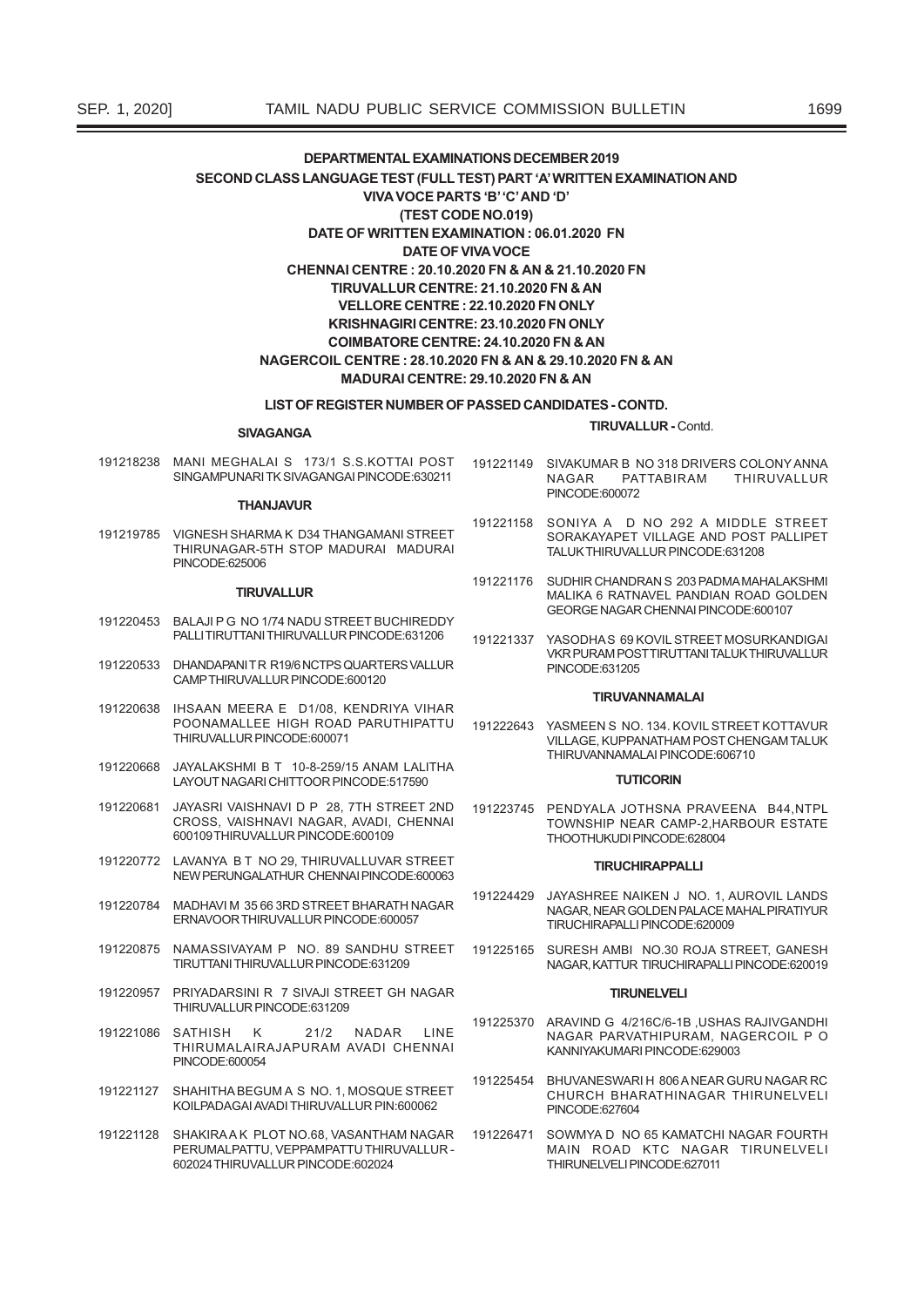## LIST OF REGISTER NUMBER OF PASSED CANDIDATES - CONTD.

#### **VELLORE**

#### VELLORE - Contd.

- PERNAMBLIT VELLORE PINCODE 635810
- 191226735 AFROZE AHMED V RAHMATHABAD 1 ST STREET PERNAMBUT VELLORE PINCODE:635810
- 191226752 AMULU S GOVT BOYS HR SEC SCHOOL **PARADARAMI** GUDIYATHAM VELLORE PINCODE:632603
- 191226969 DINESH KUMAR D NO.17 / NEW STREET RANGAPURAM VELLORE VELLORE PINCODE:632009
- 191227007 FARHINA ANJUM K 52-53, BALAJI NAGAR, 2ND STREET SATHUVACHARI VELLORE VELLORE PINCODE:632009
- 191227009 FATHIMA ZOHRA A 59/18 AAYAKKARA STREET PERNAMBUT, VELLORE PINCODE:635810
- 191227092 IMRAN AHMED T NO C 15 AZAD NAGAR MOSQUE STREET AMBUR VELLORE PINCODE 635802
- 191227100 ISHRATH NAZNEEN NO 43 BARNAKAR 4T STREET ROOMY MANZIL, FLOWER GARDEN AMBUR VELLORE PINCODE:635802
- 191227115 JAVEED BASHAM NO 3/1 1 ST STREET KHAYOOM NAGAR MELVISHARAM VELLORE PINCODE:632509
- 191227132 JAYANTHI K NO.68, PONNIAMMAN NAGAR EAST SATHUVACHARI, VELLORE VELLORE PINCODE:632009
- 191227166 JYOTHIA 92 KEELSTREET PASUMATHUR VELLORE PINCODE:635803
- 191227186 KALEEMULLAH S NO 62/25. HAK STREET RASHEEDABAD PERNAMBUT VELLORE PINCODE:635810
- 191227278 KRIPANANDAN VK 6-222 BHARATHI NAGAR VILL VEPPALNATHAM POST. NATRAMPALLI TK VELLORE PINCODE:635651
- 191227352 MAHESWARLR 340 MGR NAGAR GANGAPURAM D P PALAYAM GUDIYATHAM TK VELLORE PINCODE:632603
- 191226724 AAYISHASIDDEEQUAA 14/31, ADHAMSASTREET 191227479 NAGAMANI N NO.6, 10TH EAST MAIN ROAD, GANDHINAGAR VELLORE VELLORE PIN:632006
	- 191227650 RAJALAKSHMIM NO 2 INDRA GANDHISTREET BV NAGAR PATTABIRAM MILITARY SIDING THIRUVALLUR PINCODE:600055
	- 191228061 TABREZAHMED M F 19, MOOKA KOLLAI MOSQUE STREET B KASPA MAIN ROAD AMBUR VELLORE PINCODE:635802
	- 191228102 THIYAGU V C.VENKATACHALAM 18/13D. VALAVANTHI POST YERCAUD TALUK SALEM PINCODE:636601
	- 191228237 YASMIN BEE M NO.26 IMAM SAHIB STREET TIRUPATTUR VELLORE PINCODE:635601

#### **VILLUPURAM**

- 191228606 HEMASUNDAR A 2/680A KORAKUPPAM VILLAGE BK PURAM POST PALLIPET TALUK THIRUVALLUR PINCODE:631202
- 191228642 JAYAKUMAR N NO 2/177 SOUTH STREET KANDAMPAKKAM AND POST VILLUPURAM TK VILLUPURAM PINCODE:605401
- 191229583 VAIDEKLS NO 1/136 PERUMAL KOIL STREET PULLICHAPALLAM AND POST VANUR TALUK VILLUPURAM PINCODE:605109

## **VIDI INHI INACAD**

- 191229948 KAVITHA J.B. DOOR NO.25, PLOT NO.560, ANNA STREET KOVILPATHAGAI, AVADI CHENNAI THIRUVALLUR PINCODE:600063
- 191230226 PRATHIBA S P 3/110 PRABHATHAM VELLICODE MULAGUMOODU POST KANNIYAKUMARI PINCODE:629167

#### **KRISHNAGIRI**

- 191231246 JAYAPRAKASH B C/26 2ND CROSS THERPET ROAD DENKANIKOTTAKRISHNAGIRI PINCODE:635107
- 33 GOLLAPALLY VILLAGE 191231311 KAVITHA V BALATHOTTANAPALLI POST DENKNAIKOTTAI TAI UK KRISHNAGIRI DIST KRISHNAGIRI PIN:635107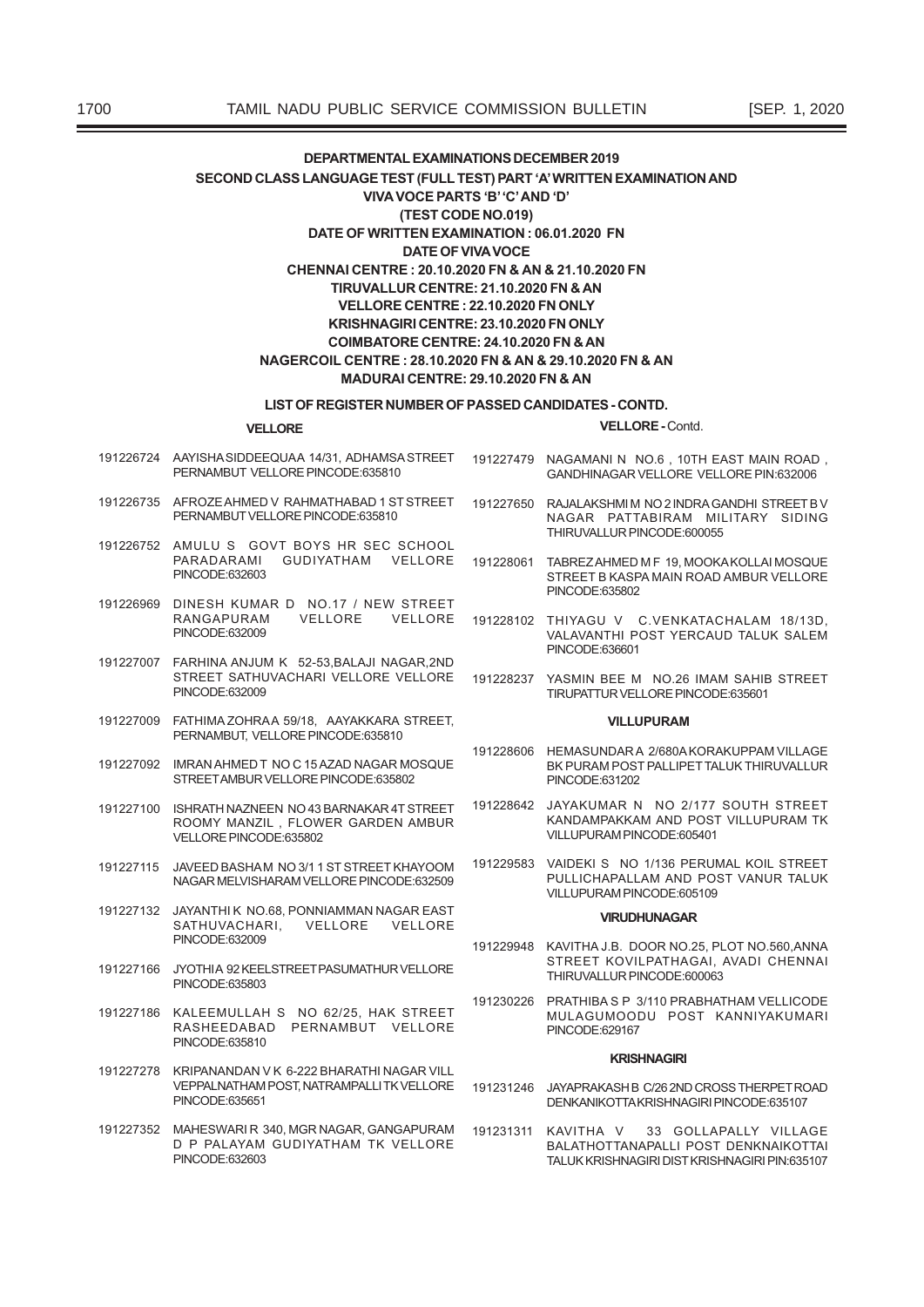#### LIST OF REGISTER NUMBER OF PASSED CANDIDATES - CONTD.

**KRISHNAGIRI - Contd.** 

- 191231329 KRISHNAPPA M PUPSCHOOL ALASETTY ARASAKUPPAM POST DENKANIKOTTAI TALUK KRISHNAGIRI PINCODE:635107
- 191231383 MANJULA M 45/14 SUNDARAR STREET SANKARANKOVILTHIRUNELVELI PINCODE:627756
- 191231387 MANOHAR M 2/52A, M.GOLLAPALLY(VILL) T.SULAKUNTA(POST), DENKANIKOTA(TALUK) KRISHNAGIRI PINCODE:635118
- 191231414 MOHANA PRIYA P PLOT NO 22 JAY PEE GREEN VILLE, KELAMANGALAM ROAD, NEAR MATHIGIRI CROSS ROAD KRISHNAGIRI PINCODE:635110
- 191231427 MUNIRAJU M 2/120 MEDUMUTHUKOTTAI VILL BALATHOTTANAPALLI POST DENKANIKOTTAI TK KRISHNAGIRI PINCODE:635107
- 191231432 MURALI B NO 2/272A RAMANDODDY KUMBALAM POST SHOOLAGIRI TALUK KRISHNAGIRI PINCODE:635117
- 191231516 PAVITHRAM SIVANAPALLI (VIL), SALIVARAM (PO), DENKANIKOTTAI (TK). **KRISHNAGIRI** PINCODE:635107

#### **NAGERCOIL**

- 191232778 ABHIJITH A S PRASAD BHAVAN ANUCODE<br>KOLLEMCODE P O KANNIYAKUMARI PINCODE:629160
- 191232779 ABIJITH V R 21/161A, VIJAY VILAVOORKONAM KUI ASFKHARAM KANNIYAKUMARI PINCODE:629161
- 191232780 ABILASHAS KATTAKATHIN KALAI PUTHEN VEEDU EDAICODE PO KANNIYAKUMARI PINCODE:629152
- 191232788 ABISHEK K R 6/50A.ABIRAM MANCHADI VILAI PACODE PO KANNIYAKI IMARI PINCODE:629168
- 191232794 A JEENA RARILR 25/85 EDAIVILAKATHLI VEEDIJ MALAICODE EDAICODE P O KANNIYAKUMARI PINCODE:629152
- 191232795 AJEESH NATH G S EDAVANI VEEDU VAYAKKALLOOR KANJAMPURAM P O KANNIYAKUMARI PINCODE:629154
- NAGERCOIL Contd.
- 191232802 A IITHA P CHIRAIVII AIVEEDU MOOVOTTUKONAM PALUKAL PO KANNIYAKUMARI PINCODE:629170
- 191232803 AJUSHA R J POOVACHIKALA VILA VEEDU MANJALUMOODU KAITHAKAM  $P$  $\Omega$ KANNIYAKUMARI PINCODE:629151
- 191232804 AKHIL KJ AMMUJA VILAS VENKANJI KOLLEMCODE PO KANNIYAKUMARI PINCODE:629160
- 191232810 ALEENA  $\mathsf{R}$ SHALOM **RHAVAN** KEEZHEKUZHINJANVILA KAKKAVILA P O THIRI IVANANTHAPI IRAM PINCODE 695506
- 191232813 ALIN ROSE J 2/18 MUNDAKAL VILALKULAPPURAM PO KANNIYAKUMARI PINCODE:629153
- 191232823 ANAKHA K L A K BHAVAN AMPARNAVILAI FATHIMANAGER P O KANNIYAKUMARI PIN:629160
- 191232830 ANCY JOSE JR KODAKANJIRAI POTTAI MAI AICODE EDAICODE P O KANNIYAKUMARI PINCODE:629152
- 191232847 ANJALI KRISHNA U S ELANTHAMOODU VEEDU KOLLEMCODE KOLLEMCODE POST KANNIYAKUMARI PINCODE:629160
- 191232885 ARUN PRAKAASH JM 14/74 SARALAMMANDIVILAI POST KANNIYAKUMARI PINCODE:629204
- 191232904 ASWATHY P S R P KBHAVAN CHITHARAL CHITHARAL PO KANNIYAKUMARI PINCODE:629151
- 191232907 ASWINI A J PARAYANVILAI VEEDU MARAPPADI ARLIMANALPO KANNIVAKI IMARI PINCODE:695504
- 191232908 ASWINI PS NO169, KUMARA VILASAM PADIPURA BUNGLOW ANDUCODE EDAICODE P O KANNIYAKUMARI PINCODE:629152
- 191232909 ATHIRA A NENMENIVILAI PUTHEN VEEDU ANDUCODE PO KANNIYAKUMARI PINCODE:629168
- 191232910 ATHIRA KRISHNAN R S KRISHNA VILASAM MOOVOTTUKONAM PALUKAL PO KANNIYAKUMARI PINCODE:629170
- 191232912 ATHIRA N CHETTIVILA VEEDU KADUVAKKUZHI ADAIKKAKUZHI P O KANNIYAKUMARI PINCODE:629153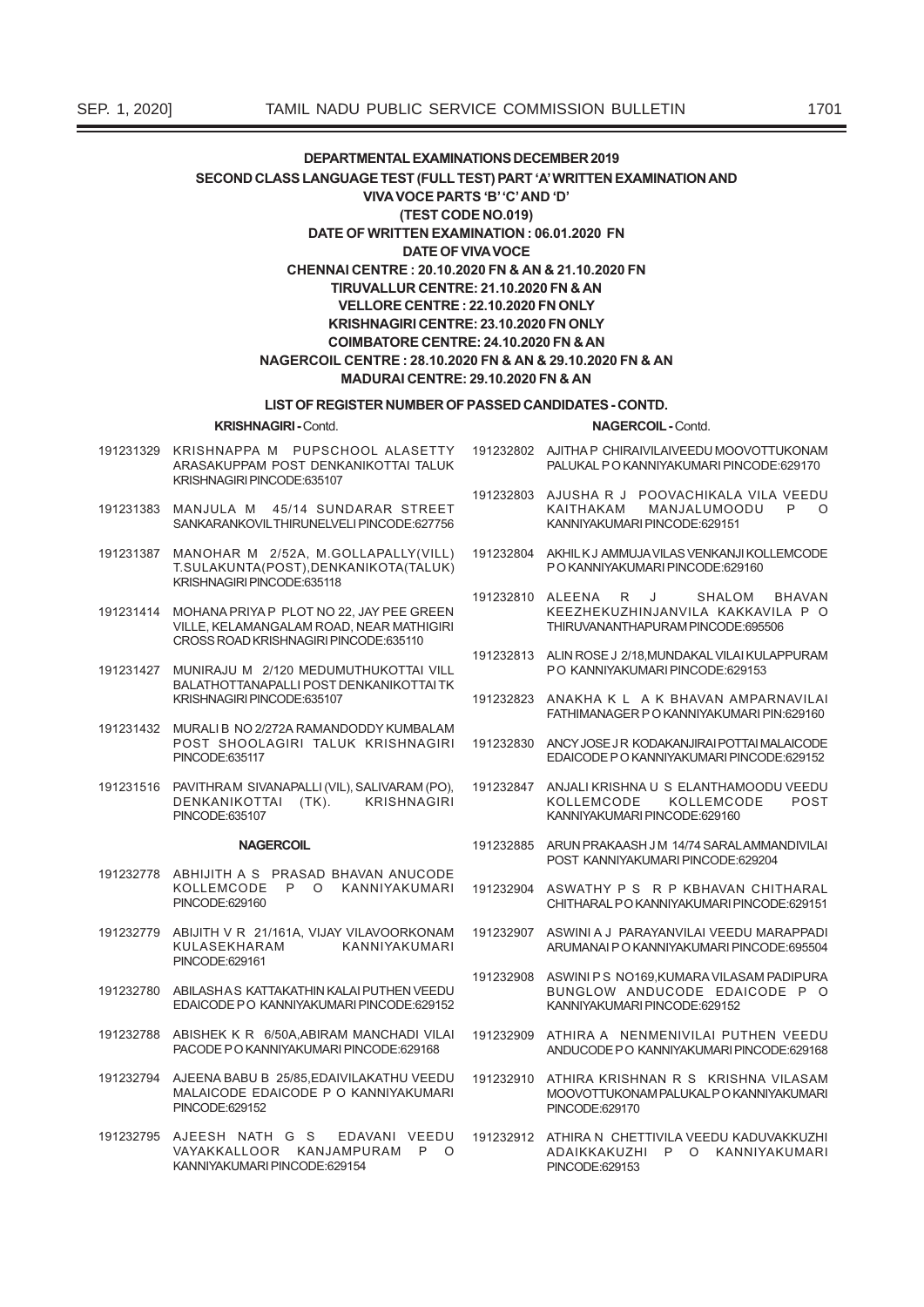#### LIST OF REGISTER NUMBER OF PASSED CANDIDATES - CONTD.

NAGERCOIL - Contd.

NAGERCOIL - Contd.

191232913 ATHIRA P A THITTAMADHU VILLA VEEDU 191233165 KEERTHISNAIR 11/93,NAVAZHIKKALHOUSENEAR KAITHAKAM MANJALUMOODU BUS STAND, KUZHITHURAI KUZHITHURAI P O  $\mathsf{P}$  $\circ$ KANNIYAKUMARI PINCODE:629151 KANNIYAKUMARI PINCODE:629163 191232914 ATHIRAPS KKVILLASAMADHINADAPONMANAIP 191233171 KRISHNA PRIYASS KUMARA VILASAM PANAVILA O KANNIYAKUMARI PINCODE:629161 KOLLEMCODE POST KANNIYAKUMARI PINCODE:629160 191232949 BIBIN DAS Y BETHEL T C 66/168/1 NEAR CHURCH **POONTHURA** THIRUVANANTHAPURAM 191233181 LEKSHMIS NAIR AMBIKA BHAVAN KOTTUVILAGAM PINCODE:695026 KOLLEMCODE POST KANNIYAKUMARI PINCODE:629160 191232983 DHANUSHA W MELPAROOR VILAI KADAYAL KALIYAL MPOST KANNIYAKUMARI PINCODE:629101 191233291 NAYANA N L 2/77, SRIDEVI NILAYAM KULAPPURAM PO KANNIYAKUMARI PINCODE:629153 191232984 DHARSANA V S AZHATHI VILAKAM VEEDU KARODE KARODE P O KANNIYAKUMARI 191233315 PARVATHY S NAIR AMBIKA BHAVAN PINCODE:629151 KOTTUVILAGAM, PANAVILA KOLLEMCODE POST KANNIYAKUMARI PINCODE:629160 191232989 DIVYASHA B DIVYA BHAVAN KOZHIVILAI KULAPPURAM PO KANNIYAKUMARI PIN:629153 191233316 PARVATHY V CHEERAMPALLI KUTTAICODE CHERUVALLOOR P O KANNIYAKUMARI 191233019 GIRISHMA G.S PINCODE:629152 2/135, VIJAYA VIHAR, MUTHALAKURICHY, THUCKALAY P.O. 191233372 RADHIKA V R PERUMAPURAMVEEDU KANYAKUMARI DIST KANNIYAKUMARI PIN:629175 VAYAKKALLOOR KANJAMPURAM P O KANNIYAKUMARI PINCODE:629154 191233065 JAYACHITHRA D C ALATHARA VILAI VEEDU PALUKAL PALUKAL P O KANNIYAKUMARI 191233444 RESHMARU 8/41, MEKKE KEEZHAKAM PAINKULAM PINCODE:629170 PAINKULAM PO KANNIYAKUMARI PINCODE 629173 191233073 JAYATHA J KUMAR J III,-.2/61B THEKKE 191233445 RESHMA THANKACHI S R REMYA BHAVAN CHATHANCODE VEEDU VANNIYOOR P O POOMUGATHU VEEDU KOLLEMCODE P O KANNIYAKUMARI PINCODE:629163 KANNIYAKUMARI PINCODE:629160 JEREENAT S DOOR NO 8/11. MIDDLE STREET 191233089 191233446 RESHMI C S UPPUZHI VEEDU PANAVILA MANANGATHAN ATHIKULAM POST THOOTHUKUDI KOLLEMCODE P.O KANNIYAKUMARI PIN:629160 PINCODE:628952 191233447 RESHMI M N AISWARYA MADATHU VEEDU 191233106 JINCY SR JJBHAVAN PUTHUVAL ELANCHIRAI PO EDAICODE MELPALAI P O KANNIYAKUMARI KANNIYAKUMARI PINCODE:629152 PINCODE:629152 191233107 JINI IS IS RHAVAN KARIKKADIL MEKKE 191233448 RESMI S R PURAKKAL VEEDU KOLLEMCODE MATHAMPALA PALUKAL P O KANNIYAKUMARI KOLL FMCODE P O KANNIYAKUMARI PIN:629160 PINCODE:629170 191233458 SAIKRISHNAN A G 6/183, KRISHNA GEETHA 191233116 JOTHI LEKSHMI B R 15/92, PARAKKAVILAGAM KAMANAMVILA VEEYANNOOR  $P$  $\circ$ VEEDU PAINKULAM PAINKULAM P O KANNIYAKUMARI PINCODE:629177 KANNIYAKUMARI PINCODE:629173 191233459 SAINU BEEGUM S HIBA MANZIL PALIKADAVU VALLAVILAI KOLLEMCODE P O KANNIYAKUMARI 191233163 KEERTHANAR J ROAD ARAVATHUVILAI VFFDU PINCODE:629160 ALONCHOLALPO KANNIYAKUMARI PIN 629101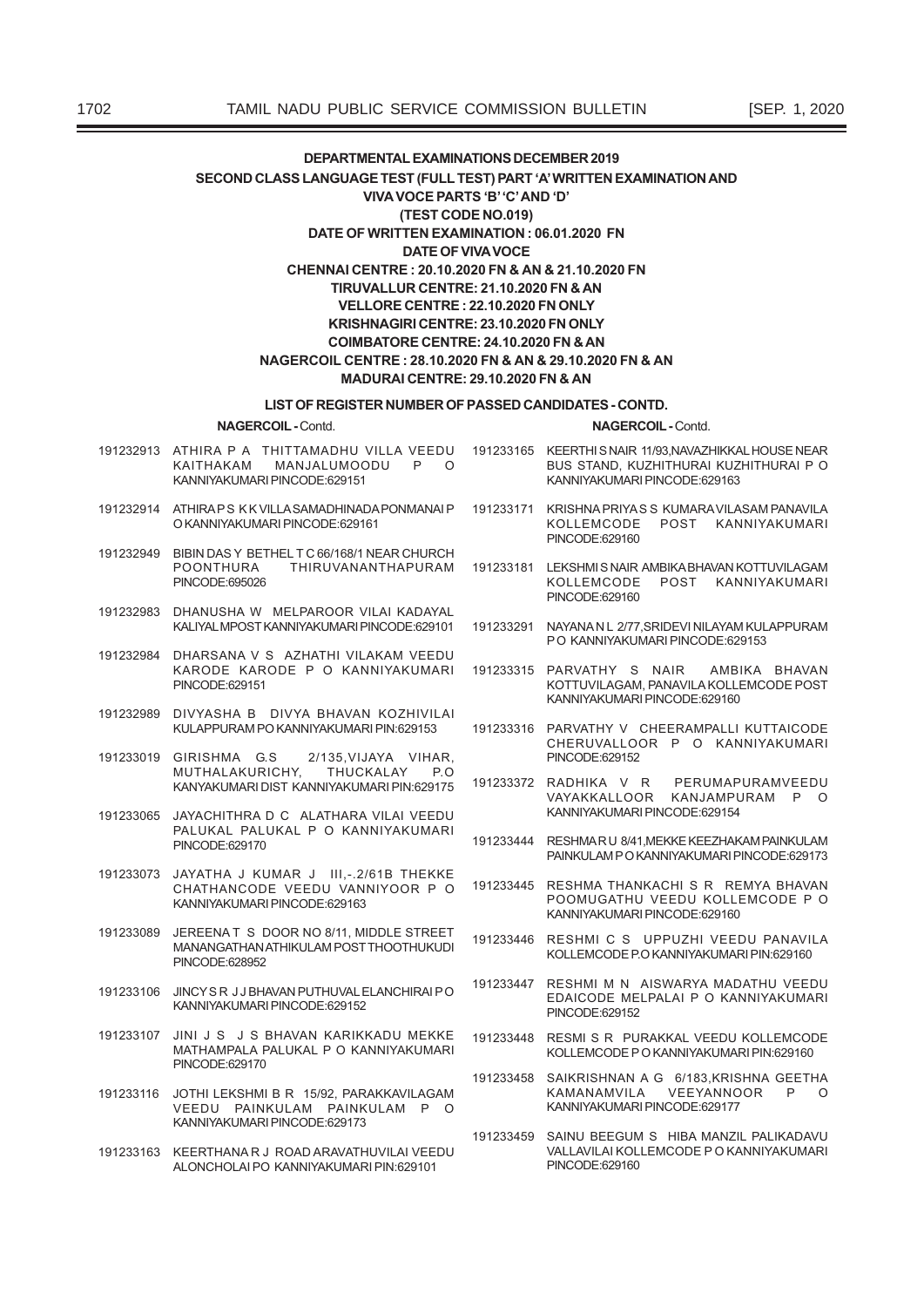#### LIST OF REGISTER NUMBER OF PASSED CANDIDATES - CONTD.

NAGERCOIL - Contd.

NAGERCOIL - Contd.

- 191233539 SHAMLAM SIVALOKAM CHITTAR DAM-2 KALIYAL ALANCHOLAI P O KANNIYAKUMARI PINCODE:629101
- 191233548 SHEEJA P 23/43 B KARUPPUKALAVILAI VEEDU KALIYAL KANNIYAKUMARI PINCODE:629101
- 191233550 SHEREEN D DR ASEER PLASTIC SURGERY HOSPITAL NEAR PARVATHIPURAM RAILWAY OVERBRIDGE KANNIYAKUI AM ROAD KANNIYAKUMARI PINCODE:629003
- 191233593 SMITHA M S HOUSE NO. 2/3A, NARAKAM KALA VILAI ANCHUKANDARAI KULASEKHARAM P O KANNIYAKUMARI PINCODE:629161
- 191233602 SOYAMINI T S AMMANVILAI VEEDU CHANKAI KANJIRACODE P O KANNIYAKUMARI PINCODE:629155
- 191233606 SREE LEKSHMIVS REMABHAVAN, CHANIKALA 191233748 VIJITHRA B P KURIYANVILAI VEEDU NEAR VILAI, ITTAKAVELI CHERUPPALLOR POST KANNIYAKUMARI PINCODE:629161
- 191233613 SREERAG B S SREEMOOLAM KOTTUVILAGAM, PANAVILA KOLLEMCODE POST KANNIYAKUMARI PINCODE:629160
- 191233614 SREERAM K R 6/50A ABIRAM MANCHADI VILAI PACODE P O KANNIYAKUMARI PINCODE:629168
	- 191233626 SUBI M S NULLIVILAI VEEDU PACODE P O KANNIYAKUMARI PINCODE:629168
	- 191233637 SUJAK ANGANWADI WORKER CENTRE CODE-33629050310 OCHAVILAI, PUTHUKKADAI P O KANNIYAKUMARI PINCODE:629171
	- 191233663 SURYA S M 6/123-KALIAKKAL MELAI PUTHEN VFEDU KALIAKKAVILAI P O KANNIYAKUMARI PINCODE:629153
	- 191233698 TIBLJACOB J M MANNAMKONAM ROADARIKATHU VEEDU PALUKAL PO KANNIYAKUMARI PIN:629170
- 191233709 VAISHAK S J NADUVATHU MURI VEEDU PANAVILA KOLLEMCODE KANNIYAKUMARI PINCODE:629160
	- KURIYANVILAI TEMPLE FATHIMANAGER P O KANNIYAKUMARI PINCODE:629160
- 191233763 YOGENDRA PREETHA B V PARAMESWARA<br>SADANAM PANAVILAI. KOLLEMCODE KOLLEMCODE P O KANNIYAKUMARI PIN:629160

## SECOND CLASS LANGUAGE TEST (FULL TEST) PART 'A' WRITTEN EXAMINATION AND **VIVA VOCE PARTS 'B' 'C' AND 'D'**

## LIST OF REGISTER NUMBER OF FAILED CANDIDATES

|                     | 191200002 AANANDHA PADMANATHAN V                    |                    | 191200182 ANITHA DEVI M          |
|---------------------|-----------------------------------------------------|--------------------|----------------------------------|
|                     | 191200275 ARUN KUMAR B                              | 191200321 ASLAM S  |                                  |
|                     | 191200653 DEVESH TIWARI                             | 191200860 FREEDA G |                                  |
|                     | 191201174 JALALUDDIN AKBER N                        |                    | 191202464 NIMMALA MEHER SANTHOSH |
| 191202544 PANDIAN C |                                                     |                    | 191202744 PRAKASH K              |
|                     | 191202843 PRIYANKA M                                |                    | 191204083 SUBATRA NATARAJAN      |
|                     | 191204220 SUNSETTI KRISHNARUPAK                     |                    | 191204279 SWAPNA M.S.            |
| 191204544 VARUN S   |                                                     |                    | 191209441 SYED FASEELA           |
| 191214123 NOUFAL M  |                                                     | 191214284 SHYNIK V |                                  |
|                     | 191214338 THIRUNAVUKKARASU G                        |                    | 191214350 VALSAMMA K P           |
|                     | 191216927 KANAHAIYA BHUSHAN MR                      |                    | 191217619 SHABNAM BANU B         |
|                     | 191220079 MOHANARAO NAVULURI<br>191220127 NIJIN K S |                    |                                  |
|                     | 191220428 ANUPRIYA K                                | 191220514 DEVIG    |                                  |
|                     | 191221157 SNEHA PRIYA S                             |                    | 191226681 VIJAYA LAXMY R         |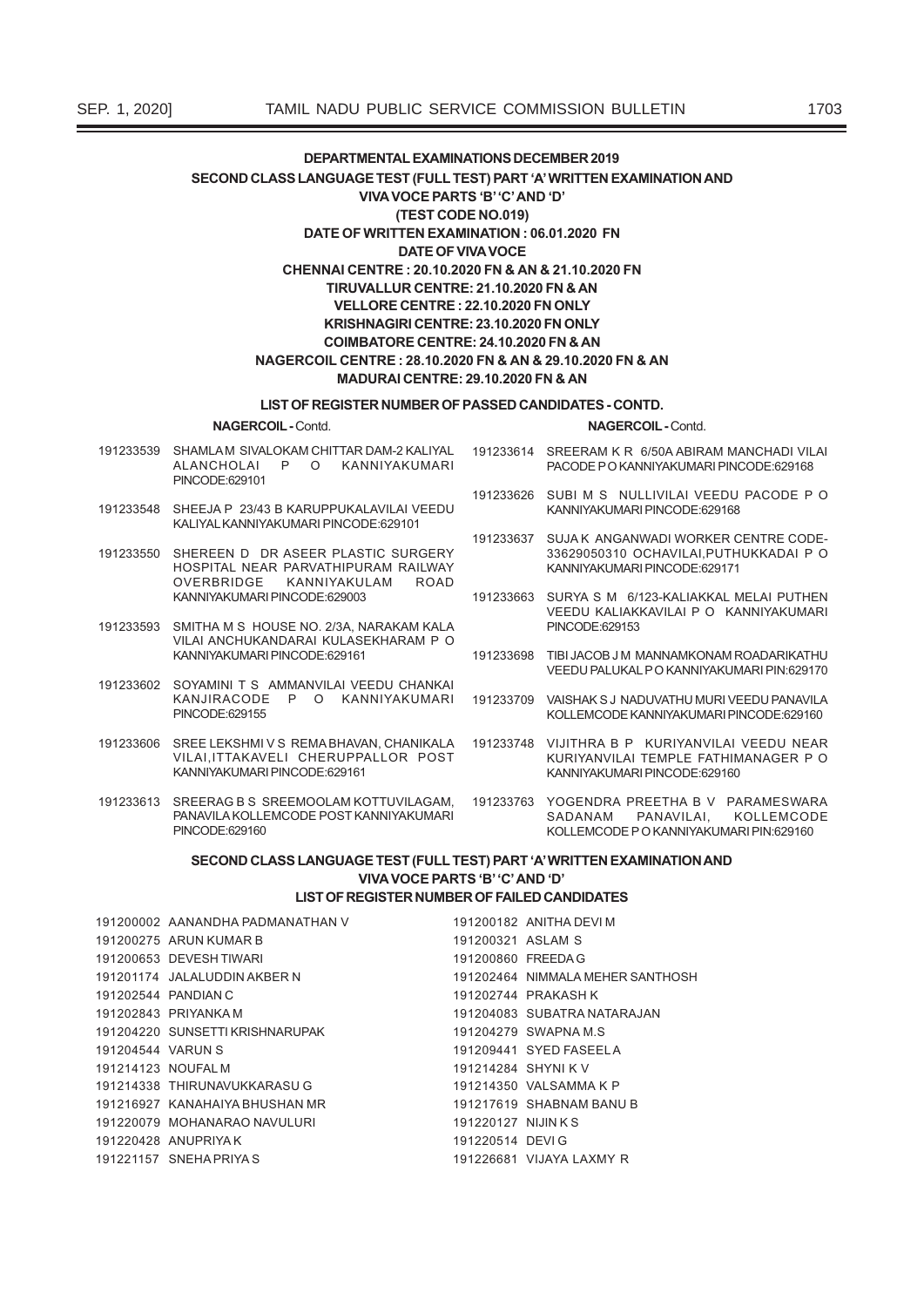## **LIST OF REGISTER NUMBER OF FAILED CANDIDATES - CONTD.**

191228466 DEEPAKP 191228813 LENITA ROSARY L 191231564 PREMAR 191231663 SANDEEP KUMAR 191232650 SRI PRIYAC 191232848 ANJU M S \$6+,.\$02+\$106 -2+1&<-2+1- 191233115 JOSHMI JOHN J 191233467 SALINI M 191233665 SUSHMARS

## **LIST OF REGISTER NUMBER OF ABSENTEES**

| 191200915 GEETHAD  |                               |                     | 191201462 KARPAGA KANNIYA M |
|--------------------|-------------------------------|---------------------|-----------------------------|
| 191202041 MARTHA D |                               |                     | 191204216 SUNEEYAM Y.S.     |
|                    | 191206094 VIJAYA BHARATHI M.S |                     | 191209288 SANJAYKUMAR V     |
| 191212929 RAKINI R |                               |                     | 191214002 JYOTHI JOSEPH     |
|                    | 191214092 MOLLY GEORGE        |                     | 191216556 ABINAYA J R       |
|                    | 191220118 NASEEMA PARVEEN F   | 191220546 DIVYA G   |                             |
| 191220623 HAMSA C  |                               | 191220624 HAMSA L   |                             |
|                    | 191220758 KUMARI NASU         | 191221351 AARTHI P. |                             |
|                    | 191231211 HEMAVATHIV          |                     | 191231254 JEROME DAVID S    |
|                    | 191231381 MANJULA C           |                     | 191231416 MOHSINA N         |
|                    | 191231605 RAMACHANDRUDUA      | 191231852 SURESH P  |                             |
|                    | 191232782 ABIN JOHN J G       | 191232786 ABISHA C  |                             |
|                    | 191233352 PREMAKUMARIS        | 191233744 VIJI R V  |                             |

## SECOND CLASS LANGUAGE TEST (FULL TEST) LIST OF PASSED CANDIDATES IN PART 'A' WRITTEN EXAMINATION **AND VIVA VOCE PARTS 'B' 'C' AND FAILED IN PART 'D' ONLY**

191200609 DADI A SRINIVASA RAO

## **LIST OF REGISTER NUMBER OF FAILED CANDIDATES** SECOND CLASS LANGUAGE TEST (FULL TEST) PART 'A' WRITTEN EXAMINATION **(TEST CODE NO.019) DATE OF WRITTEN EXAMINATION : 06.01.2020 FN**

|                   | 191200013 ABDULLAH SAQIB L M         | 191200198 ANKUSH TIWARI MR       |
|-------------------|--------------------------------------|----------------------------------|
|                   | 191200335 AWIN GUPTA                 | 191200565 CHAPPIDI RAMA RAO      |
| 191200599 CHITRAN |                                      | $191201182$ JANAKIRAM R          |
|                   | 191201229 JAYANTHI A                 | 191201324 JYOTHISWARI V          |
|                   | 191201513 KARTHIKA G                 | 191201908 MANGALA BHARGAVA KUMAR |
|                   | 191201992 MANJULA MARIADAS           | 191202089 MELKI DEVANANDAM G D   |
|                   | 191202192 MOORTHY SUNIL M            | 191202433 NAVEEN SAI P           |
|                   | 191202565   PAPIREDDY HARISHWARREDDY | 191202651 POLU SRINIVASULA REDDY |
|                   | 191202749 PRAKASH SHARMA N           | 191203064 RAMA RAO V             |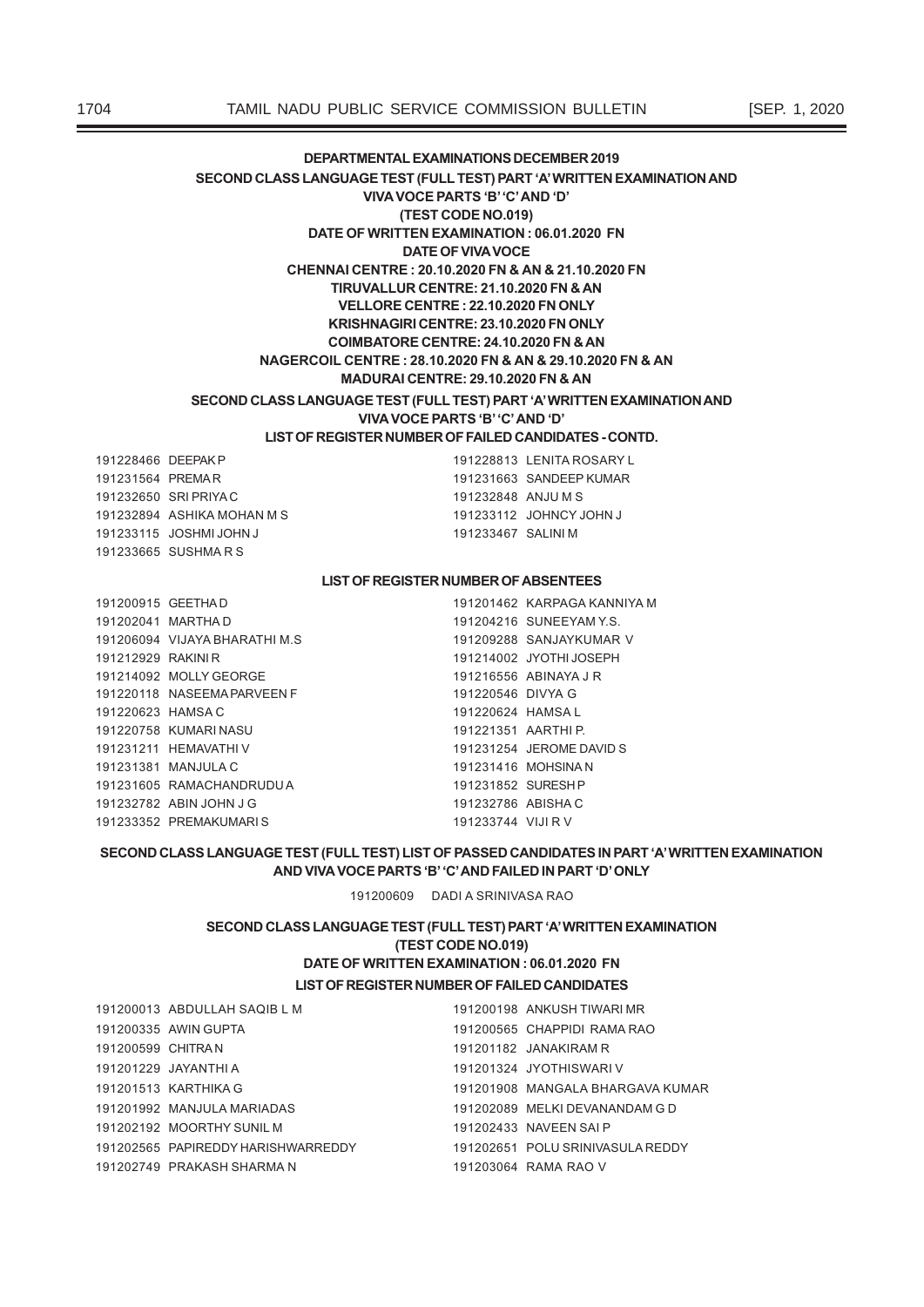## DEPARTMENTAL EXAMINATIONS DECEMBER 2019 SECOND CLASS LANGUAGE TEST (FULL TEST) PART 'A' WRITTEN EXAMINATION (TEST CODE NO.019)

## DATE OF WRITTEN EXAMINATION : 06.01.2020 FN

## LIST OF REGISTER NUMBER OF FAILED CANDIDATES - CONTD.

|                     | 191203075 RAMADEVID                |                     | 191203225 RENU AGARWAL           |
|---------------------|------------------------------------|---------------------|----------------------------------|
|                     | 191203262 ROKSAR FATHIMA L         |                     | 191203263 ROOMAH MATEEN          |
|                     | 191203292 SADIQ BASHA A R          |                     | 191203297 SAILESH KUMAR R        |
|                     | 191203426 SANTHOSH V               |                     | 191203434 SARAH SUHASINI K       |
|                     | 191203469 SARASWATHIS              |                     | 191203639 SATYA KUMAR BEHERA     |
|                     | 191203744 SENTHIL NATHAN POTTY N G | 191203748 SENTHIL S |                                  |
|                     | 191203773 SETHUPATHY G             |                     | 191203789 SHAIK MAHAMAD          |
| 191203894 SIRISHA P |                                    |                     | 191203987 SNEHALATHA C V         |
|                     | 191203992 SONI KUMARI              |                     | 191204011 SREENIVASARAJU S       |
|                     | 191204051 SRINIVASULU C H          |                     | 191204119 SUDHADEVI V            |
|                     | 191204251 SURESHBABU G             |                     | 191204589 VEERASWAMY S A         |
|                     | 191204676 VIDYA SAGAR B            |                     | 191204723 VIJAYABABU Y           |
|                     | 191204797 VINEESHTP                |                     | 191204892 ZUBAIR AHMED A         |
| 191204936 ANITHA B  |                                    |                     | 191205015 BHARATH T              |
| 191205130 GESHAN I  |                                    | 191205131 GIRIJAA   |                                  |
|                     | 191205177 ILAM PARITHIR            |                     | 191205522 NITHISH S M            |
| 191205580 PRABHUC   |                                    |                     | 191205887 SHANMUKHAPRIAYA B      |
|                     | 191205961 SUJITH N V               |                     | 191206917 SRIDHARAN B            |
|                     | 191207311 KOMALA R                 |                     | 191207556 RAMESH S K             |
| 191208702 APPAJIB   |                                    | 191208723 ASHA B    |                                  |
|                     | 191208749 BANGARU S                |                     | 191208822 DURGAMBA R             |
| 191208836 GEETHA B  |                                    |                     | 191208857 GOPALAKRISHNAA         |
|                     | 191209013 MAHADEVASWAMY B          |                     | 191209020 MAHESHA K              |
|                     | 191209101 MUTHUMALLAPPAS           |                     | 191209106 NAGAMALLU L            |
|                     | 191209107 NAGAMANIL                |                     | 191209115 NARAYANASWAMY K        |
|                     | 191209185 PRAVEENA M               |                     | 191209260 RAVI KUMAR K           |
|                     | 191209268 RESHMALYSHA FRANKLIN F   | 191209704 DEEPAKK   |                                  |
|                     | 191209872 JAYKUMAR R               |                     | 191209921 KARTHICK CHANDRAN      |
|                     | 191210098 NARENDRAN U              |                     | 191210112 NISHANTH B NAVANIKAR B |
|                     | 191210191 PURNIMAS                 |                     | 191210280 SAI CHARAN D           |
|                     | 191211560 KHAJA NIZAMUDEEN J       | 191211969 RAJESH S  |                                  |
| 191212273 SUBIN S   |                                    | 191212685 KANAGA R  |                                  |
|                     | 191213849 ADDI LAKSHMANA           |                     | 191213982 IONA WATSON            |
|                     | 191214217 SAIBABA PRUDHVI RAJ      | 191214349 VALLY R   |                                  |
|                     | 191218610 SRIVIDYHYA R             |                     | 191218741 VISALAKSHI K           |
|                     | 191219794 VIJAYAKUMAR R            |                     | 191219954 JAIKUMAR M             |
|                     | 191220310 SUNILKUMAR R             |                     | 191220396 AKLAVYA KUMAR          |
|                     | 191220426 ANNAMGI NIRMALA          |                     | 191220468 BHANUPRAKASH B         |
|                     | 191220469 BHANUPRIYAM              |                     | 191220490 CHELLAIAH B            |
|                     | 191220501 DAKSHAYANI B T           |                     | 191220524 DHANALAKSHMIR          |
|                     | 191220526 DHANAMJEYULU T           |                     | 191220584 GANGULAPPAT            |
| 191220592 GEETHA V  |                                    |                     | 191220608 GOVINDAN T             |
|                     | 191220621 GURU PRASAD REDDY V      |                     | 191220626 HARI BABU G            |
|                     | 191220627 HARIBABU P               |                     | 191220762 LAKSHMAIAH C           |
| 191220769 LATHA     |                                    | 191220794 MAHESHN   |                                  |
|                     | 191220871 NAGARAJA NAICK BUKKE     |                     | 191220881 NARESH KUMAR P V       |
|                     | 191220902 NUKALA VIJAYABHASKAR     |                     | 191220909 PANDUCP                |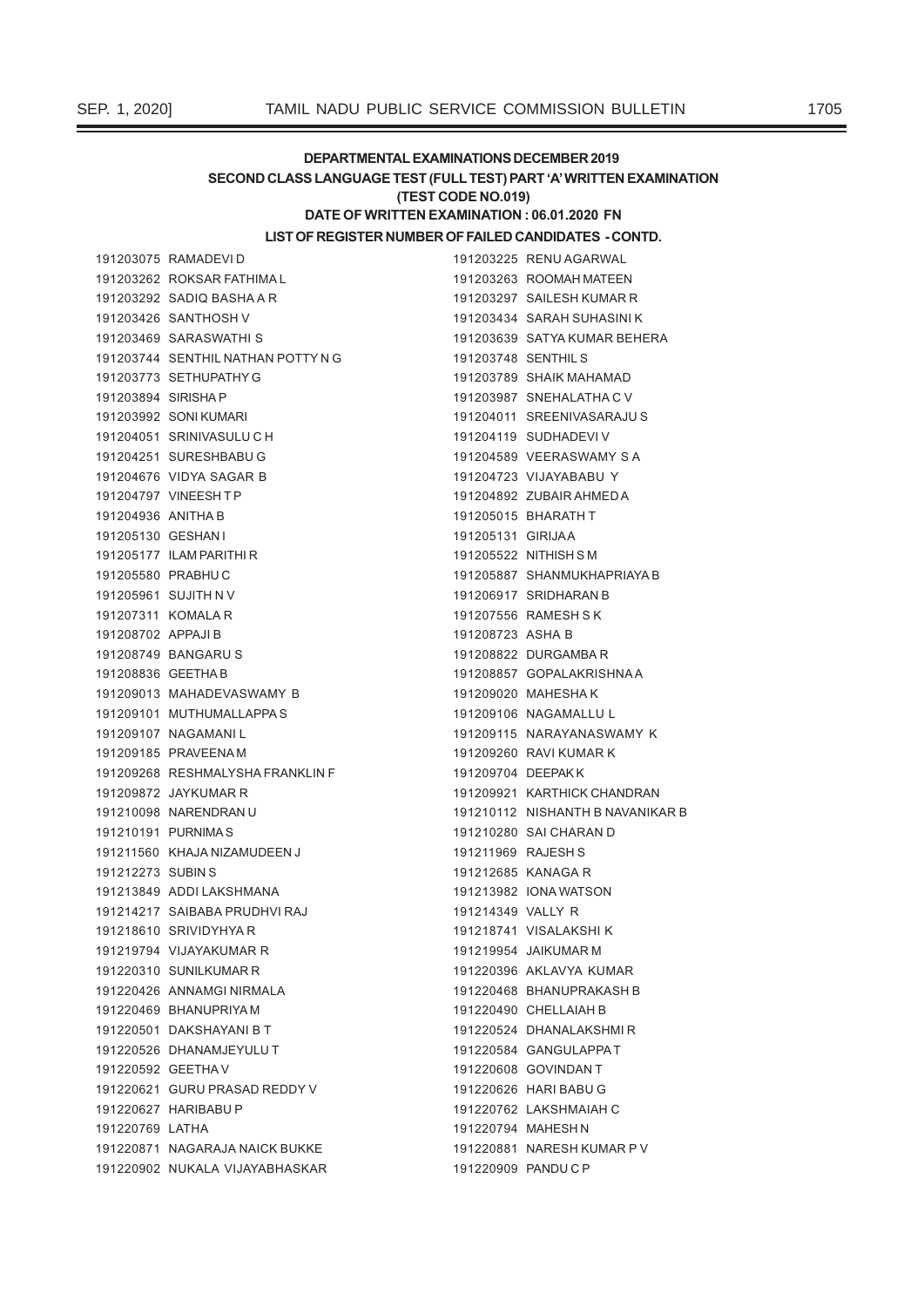## DEPARTMENTAL EXAMINATIONS DECEMBER 2019 SECOND CLASS LANGUAGE TEST (FULL TEST) PART 'A' WRITTEN EXAMINATION (TEST CODE NO.019) DATE OF WRITTEN EXAMINATION : 06.01.2020 FN

## LIST OF REGISTER NUMBER OF FAILED CANDIDATES - CONTD.

191220967 RAGHAVA RAO B 191221014 RAVI BABU S 191221312 VIJAYAKUMAR V 191222380 SHALIN M 191223416 CHRISTINAA 191223648 MINI VARGHESES 191224720 NANCY PEARLIN J 191225398 ASHA NAGAR N J 191226723 AASHIFAA M K 191226733 ABRARUL HUQ P A 191226819 ASGHER SHARIEF A 191226838 AYSHA SAMREEN BI 191226859 BALAKRISHNA P 191227200 KAMRUDDIN H 191227411 MOHAMED AABID Z 191227415 MOHAMMED IMRAN E 191227437 MUGAMBIKESWARILR 191227480 NAGARAJ K 191227527 NIVEDITA PRIYADARSHINI I 191227707 RAMYA U 191228059 SYED ARIF S 191228168 VENKATESHA 191230439 SOBANA S 191231086 ASWINIS 191231115 CHANDRASEKARK 191231164 FAREEDA BEGUM U 191231184 GOPALAKRISHNAM 191231203 GUNAVATHI V 191231237 JAYAMMA V 191231288 KANTHAMMA S 191231369 MALLESH M 191231386 MANJUNATH B S 191231429 MUNIRATHNAMMAN 191231457 NAGARATHNA B 191231461 NALINAKSHIV 191231488 NIRMALA C 191231498 PADMAVATHI P 191231545 PRABHAKARA REDDY Y 191231555 PRASAD K 191231588 RAJAPPA A 191231696 SARADHA V 191231704 SARASWATHIR 191231745 SEKAR G 191231787 SILPHAR 191231796 SIVANANDHAK 191231810 SRIKANTIAH B 191231832 SUGUNAMMA M

|                   | 191220989 RAJESH R J                 |
|-------------------|--------------------------------------|
|                   | 191221292 VENKATESULUK               |
|                   | 191221334 YAMUNA M                   |
|                   | 191223319 ALFREEDATA                 |
|                   | 191223485 IYYAMMAL P                 |
|                   | 191224322 EBEYNESAR S                |
|                   | 191224926 REBECCA CECILIA VANHALTREN |
|                   | 191226543 SUPARNA DAS M              |
|                   | 191226725 ABDUL QAIYYUM              |
|                   | 191226774 ANEES AHMED M.A.           |
|                   | 191226822 ASHFAQUE AHMED M           |
|                   | 191226843 AZMATHULLAH A              |
|                   | 191227005 FAIZAN AHMED K             |
|                   | 191227404 MEHMOOD B                  |
|                   | 191227412 MOHAMED ASRAR TM           |
|                   | 191227417 MOHAMMED MUDASSIR A        |
|                   | 191227443 MUNILAKSHMIP               |
|                   | 191227494 NASREEN KOUSER.            |
|                   | 191227552 PARVEEN BEGUMA             |
|                   | 191227724 REHANA PARVEEN CJ          |
|                   | 191228062 TAMEEM BASHAS              |
|                   | 191228235 WASEEM AHMED SK            |
|                   | 191231061 ANEES AHMED                |
|                   | 191231108 BOYILLA RAMESH             |
|                   | 191231119 CHENNAMMAK                 |
|                   | 191231172 GEETHAA                    |
|                   | 191231192 GOVINDAPPA V               |
|                   | 191231234 JAYALAKSHMAMMA K           |
| 191231259 JYOTHIT |                                      |
|                   | 191231305 KAVITHA C                  |
|                   | 191231385 MANJULA R                  |
|                   | 191231428 MUNIRATHNAN                |
|                   | 191231444 MURUGESAN J                |
|                   | 191231460 NAGESH V                   |
|                   | 191231472 NARASIMHAIAH M             |
|                   | 191231496 PADMAMMAV                  |
|                   | 191231499 PAKALA BALA KRISHNA        |
|                   | 191231553 PRAMILA M                  |
|                   | 191231572 PUSHPAVATHIS               |
| 191231630 RAVI B  |                                      |
|                   | 191231703 SARASWATHIM                |
|                   | 191231724 SASIKALA V N               |
|                   | 191231771 SHANKAR M M                |
| 191231788 SINDHUN |                                      |
|                   | 191231805 SOWMYAN                    |
|                   | 191231813 SRINIVASA REDDY N          |
|                   | 191231833 SUJATHA N                  |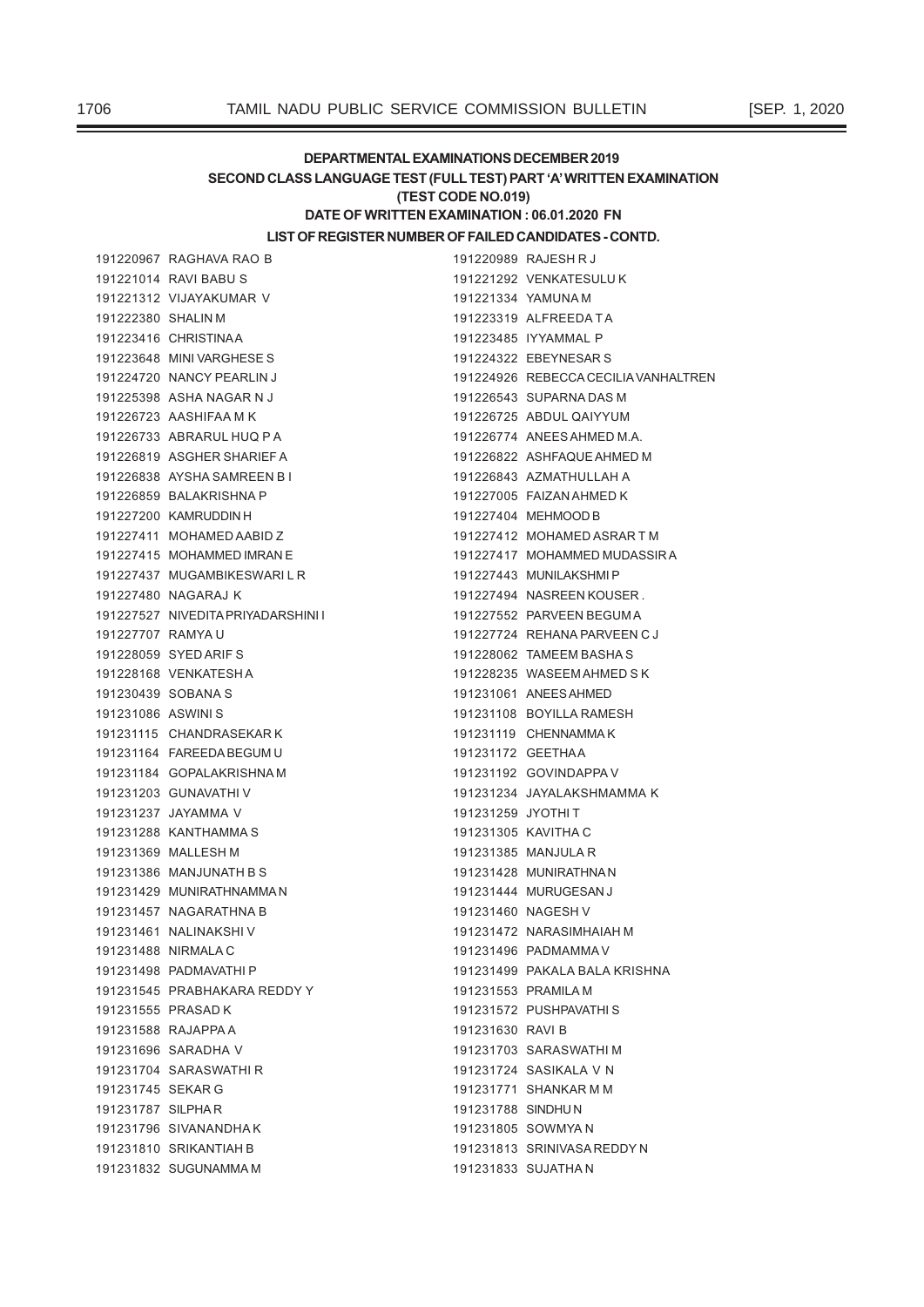## DEPARTMENTAL EXAMINATIONS DECEMBER 2019 SECOND CLASS LANGUAGE TEST (FULL TEST) PART 'A' WRITTEN EXAMINATION (TEST CODE NO.019) DATE OF WRITTEN EXAMINATION : 06.01.2020 FN

## LIST OF REGISTER NUMBER OF FAILED CANDIDATES - CONTD.

191231854 SURESH V 191231887 UDAYASHREE K.A. 191231930 VENKATESH M 191232773 AACISH G P 191232832 ANFESH RI 191232838 ANISH R 191232896 ASHISH WILFRED P 191232915 ATHIRAS 191232939 BEENAV 191233036 GREESHMAIG 191233121 JYOTHISH KRISHNAN R J 191233179 LALKUMAR P S 191233215 MARY ANITHAMOL R 191233242 MRINALINI ANAND G 191233294 NEETHULS 191233296 NIRMALA P 191233359 PRIYANKA P 191233456 SABITHA V S 191233547 SHEEJAA 191233607 SREE VIDHYAVS 191233653 SUNITHAR 191233751 VINEETH S

191231886 THRIVENIM 191231912 VEENAN 191232343 MUKESH SANTH R 191232816 AMBILI G 191232837 ANISH ES 191232859 ANUJA S S 191232911 ATHIRAMA 191232919 AYYAPPADAS S J 191232951 BINOD KUMAR P 191233063 JATHEESH R 191233170 KRISHNA PRASAD S 191233187 MABEL RANI J S 191233228 MENAKA DEVI M 191233283 NANDHANA N L 191233295 NIMADEVARAJ D 191233354 PREMKUMAR JI 191233394 RAJESH KUMAR K B 191233493 SARATH KRISHNAS J 191233567 SINDHUS 191233618 STYFO A 191233661 SURESHRD

## **LIST OF REGISTER NUMBER OF ABSENTEES**

| 191200028 ADAMUK  |                                    | 191200220 ARATIC  |                                |
|-------------------|------------------------------------|-------------------|--------------------------------|
|                   | 191200326 ASWIN KUMAR V            |                   | 191200344 BABITHA K            |
|                   | 191200383 BALAJI KARTHIK A         | 191200473 BEENAUK |                                |
|                   | 191201473 KARTHICK CHANDAR K       |                   | 191201620 KHUTAIJATHULKUBRAC   |
|                   | 191202074 MD ABDUL HUQ SHAREEF A   |                   | 191202130 MOHAN BABU G         |
|                   | 191202139 MOHAN NAIDU M            |                   | 191202183 MONISH KUMAR B       |
|                   | 191202372 NAGARATHANAM B           |                   | 191202602 PASUPATHY KB         |
|                   | 191202618 PAVITHRAK                |                   | 191202883 RADHIKAA             |
| 191203056 RAJU K  |                                    |                   | 191203170 RANJANI MOHAN        |
|                   | 191203187 RAVEENDRA BABU V         |                   | 191203837 SHARANYA S V         |
|                   | 191203847 SHEEBA JYOTHI NP         |                   | 191204479 USHA NAIDU S         |
| 191204559 VASU G  |                                    |                   | 191204560 VASUDAVE N           |
| 191204656 VENUN   |                                    |                   | 191204657 VENUGOPAL B          |
| 191204908 AKSHAYA |                                    |                   | 191205401 MANGALA VEERA SEKHAR |
|                   | 191205417 MANJU KUMARI K           |                   | 191205745 SAI KRISHNA C        |
|                   | 191205963 SUKANYA RAVEENDRAN       |                   | 191206882 SHARATH KUMAR M      |
|                   | 191208701 ANKAIAH C                |                   | 191208911 JAYALAKSHMIM         |
|                   | 191209007 MADAPPA B                |                   | 191209016 MAHANANDA B          |
|                   | 191209032 MALLESHAM                |                   | 191209149 PALANISWAMY B        |
|                   | 191209207 RACHAPPA M               |                   | 191209224 RAJANNA P            |
|                   | 191209225 RAJAPPA R                |                   | 191209367 SHIVAKUMAR D         |
|                   | 191209389 SOMASHEKARAMURTHYK       |                   | 191209472 UDAYA KUMAR B        |
|                   | 191209747 EBENEZER BLESSED STONE E |                   | 191209933 KAVARSHIK            |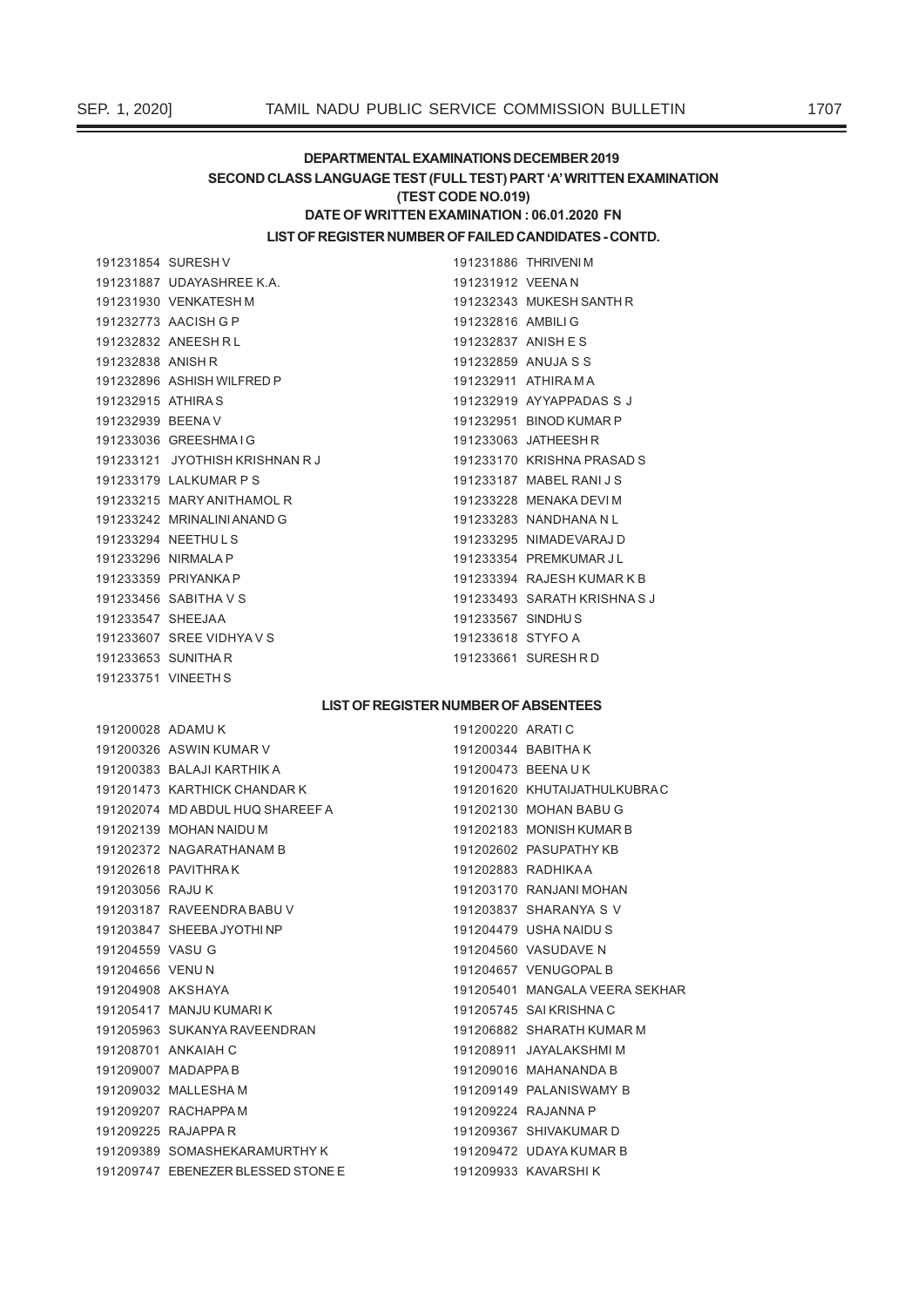## DEPARTMENTAL EXAMINATIONS DECEMBER 2019 SECOND CLASS LANGUAGE TEST (FULL TEST) PART 'A' WRITTEN EXAMINATION (TEST CODE NO.019) DATE OF WRITTEN EXAMINATION : 06.01.2020 FN

LIST OF REGISTER NUMBER OF ABSENTEES - CONTD.

191211882 PERSIS J

|                     | 191210434 SMRUTI RANJAN PRADHAN  | 191211882 PERSIS J |                                |
|---------------------|----------------------------------|--------------------|--------------------------------|
|                     | 191213181 VINOTH KUMAR R         | 191213398 KERLYJ   |                                |
| 191213853 ALIKS     |                                  |                    | 191213943 GANESAN K C          |
|                     | 191214062 MANIKANDAN B N         |                    | 191214115 NASIRUDHEEN K        |
|                     | 191214298 SIVARAMAN K C          |                    | 191214301 SONIYAAUGUSTIN       |
|                     | 191214317 SUJATHA M              | 191214363 VIDHYAD  |                                |
|                     | 191215394 RAJANATESAN G          |                    | 191216158 MITHUN MANOHAR PS    |
|                     | 191216418 SHYNISHERAFUDIN        |                    | 191216544 YAMINI SRIKK         |
|                     | 191217250 PARIMALA M             |                    | 191219066 KALAIKKANNAN B       |
| 191219429 RAKESH P  |                                  |                    | 191219843 ANAS BABU T          |
| 191219908 DANYA S   |                                  |                    | 191220181 RAIHANATH K.C        |
|                     | 191220266 SHAMBU MAHESH G        |                    | 191220434 ARCHANA N R          |
|                     | 191220472 BHARATHI E C           |                    | 191220483 CHALAMPALEM GURRAMMA |
|                     | 191220538 DHAYABHASKAR K         |                    | 191220618 GUDIPATI SRIKANTH    |
|                     | 191220745 KOSARAPALLI GANESHAN   |                    | 191220854 MURALI MOHAN M       |
|                     | 191220887 NAVEEN KUMAR B         |                    | 191220940 PRASANNAVANI D       |
|                     | 191220943 PRATHAP G              |                    | 191221020 REKHA JAYASREE T     |
|                     | 191221050 SANGEETHARAO PANDURI   |                    | 191221087 SATHISH KUMAR B R    |
|                     | 191221126 SHAHIDAAK              |                    | 191221164 SREERAMULU M         |
| 191221195 SUMATHII  |                                  |                    | 191221310 VIJAYAKUMAR MONICA   |
|                     | 191222210 RAVEENDRABABUS         |                    | 191222571 VANZARA AHMED DAWOOD |
|                     | 191223889 SARANYA R              |                    | 191224743 NIRANKUMAR SAMUEL    |
|                     | 191224842 PUNITHA MARY S         |                    | 191225021 SATHISH A            |
|                     | 191226119 PILLAI UMA SUBRAMANIAM |                    | 191226827 ASMA UL HUSNA A      |
|                     | 191226828 ASMA USMANI            |                    | 191226830 ASRAR AHMED T J      |
|                     | 191226836 AYISHA SIDDIQUA V      |                    | 191227004 FAHMEEDA BEGUM P M   |
|                     | 191227008 FARZEEN BEGUM C        |                    | 191227141 JAYAPRAKASH R        |
|                     | 191227366 MANIGANDAN J           |                    | 191227395 MD ARIFUDDIN M       |
|                     | 191227396 MD FAIYAZ AHMED N      |                    | 191227418 MOHAMMED SAALIM S    |
|                     | 191227420 MOHAMMED YASAR A       |                    | 191227436 MUFASSERIN BEGUM S   |
|                     | 191227468 MUSFERA ZAREEN V       |                    | 191227642 RAHMATHULLAH S       |
|                     | 191227946 SIVAKAMY M             |                    | 191228018 SUMAIYA BEGUM ST     |
|                     | 191228200 VIJAYALAKSHMI V        |                    | 191229045 POORNIMAS            |
|                     | 191229560 THIRUNAVUKKARASU V     |                    | 191229960 KOHILAVANI P         |
|                     | 191231101 BHAGYAR                |                    | 191231102 BHARATHI M           |
|                     | 191231103 BHARATHIM              |                    | 191231128 DAKSHAYINI S         |
|                     | 191231144 DHANALAKSHMIS          |                    | 191231229 JAYA PRAKASH B       |
|                     | 191231497 PADMASREE S P          |                    | 191231560 PRAVEENAL            |
|                     | 191231607 RAMAMOORTHY V          |                    | 191231840 SUMITHRAMMAS         |
|                     | 191231857 SYAMALA R              |                    | 191231908 VASUNDARA S          |
|                     | 191232212 KAPIL BHARDWAJ A       |                    | 191232555 SARAVANAN S          |
|                     | 191232658 SUBHASH DURISETI       |                    | 191232781 ABILASH K I          |
| 191232790 AFIYA R S |                                  |                    | 191232805 AKHILA R B           |
|                     | 191232834 ANGELA PEREIRA         | 191232857 ANU B A  |                                |
|                     | 191232862 ANUSMIJA D. J.         | 191232974 DEEPASD  |                                |
|                     | 191233041 HARI DEV V I           |                    | 191233043 HARISH KUMAR S       |

1708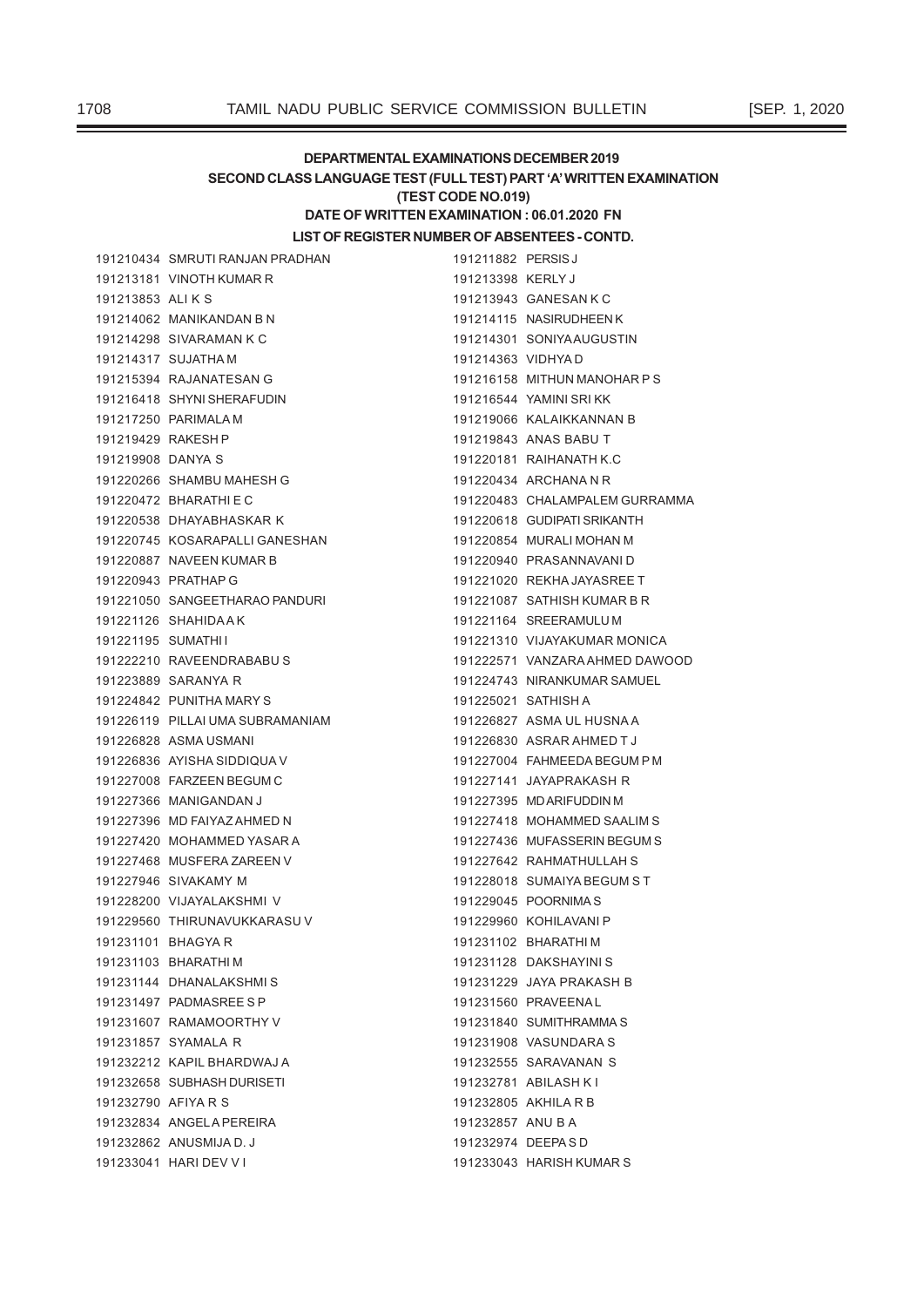## DEPARTMENTAL EXAMINATIONS DECEMBER 2019 SECOND CLASS LANGUAGE TEST (FULL TEST) PART 'A' WRITTEN EXAMINATION (TEST CODE NO.019) DATE OF WRITTEN EXAMINATION : 06.01.2020 FN **I IST OF REGISTER NUMBER OF ABSENTEES - CONTD.**

191233067 JAYAKRISHNAN G 191233070 JAYANTHI A 191233151 KARTHIKA KUTTY SI 191233164 KFFRTHLANANDH SI 191233297 NISHAT 191233384 RAJASREE AR 191233400 RAJIL 191233461 SAJI SRIDHAR 191233517 SELVA MARY GOKILA S GEORGE 191233518 SELVA MARY PRABHA GEORGE 191233533 SHABU B 191233560 SHRUTHIKS 191233617 STEPHEN YS 191233643 SUJITHRA KUMARI P S 191233654 SUPRIYAVS 191233655 SURABHIS 191233740 VIJAYASRFF S S 191233750 VIMAL DEV G S 191233769 SUBBIAH S

## SECOND CLASS LANGUAGE TEST PART D ONLY (VIVA VOCE) (TEST CODE 201) **DATE OF VIVA VOCE** CHENNAI CENTRE: 21.10.2020 FN ONLY **COIMBATORE: 24.10.2020 FN ONLY** MADURAI CENTRE: 29.10.2020 AN ONLY NAGERCOIL CENTRE: 29.10.2020 AN ONLY

## LIST OF REGISTER NUMBER OF PASSED CANDIDATES

## **CHFNNAI**

191203341 SAMYUKTA YEDID PLOT NO 151, PARAS APTS F2, PANCHAYAT MAIN ROAD, THIRUMALAI NAGAR, PERUNGUDI KANCHEEPURAM PINCODE:600096

## **COIMBATORE**

191205901 SIJI MARIAM ALEX X38, NEAR POLICE CAMP, POST OFFICE ROAD KOVAI PUDUR COIMBATORE PINCODE:641042

#### **TIRUCHIRAPPALLI**

191224108 AGATHYARAJ V 1/122 KOTTAIYARTHOOTAM POYAMANI PO KULITHALAI TK KARUR PINCODE:639112

**NAGERCOIL** 

191232972 DEEPAR V MANATTUVILAI VEEDU MALAICODE EDAICODE P O KANNIYAKUMARI PINCODE:629151

191201473 KARTHICK CHANDAR K

191233335 PRADEEBHAPV 21-79, MANKALA VILAI VEEDU KAITHAKUZHI ELANCHIRAI PO KANNIYAKUMARI PINCODE:629152

#### LIST OF REGISTER NUMBER OF FAILED CANDIDATES

191233747 VILITHA V.I

**LIST OF REGISTER NUMBER OF ABSENTEES** 

#### 191233745 VIJILAK

THIRD CLASS LANGUAGE TEST - HINDI (VIVA VOCE) (TEST CODE: 202) LIST OF REGISTER NUMBER OF PASSED CANDIDATES

 $-NIL -$ 

## LIST OF REGISTER NUMBER OF FAILED CANDIDATES

 $-NII -$ 

## **LIST OF REGISTER NUMBER OF ABSENTEES**

 $-NIL -$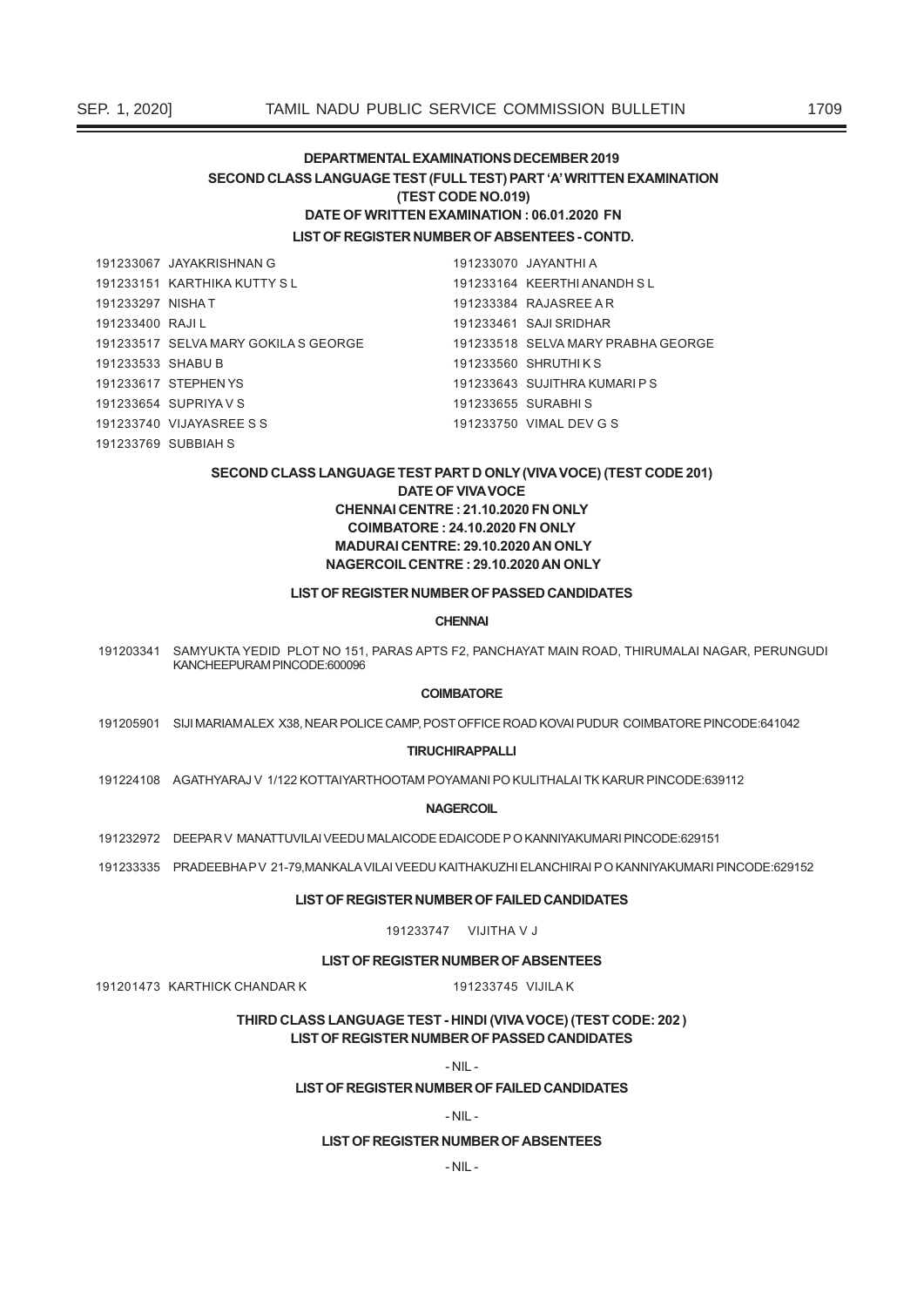## **DEPARTMENTAL EXAMINATIONS DECEMBER 2019**

THIRD CLASS LANGUAGE TEST - KANNADA (VIVA VOCE) (TEST CODE: 203)

## LIST OF REGISTER NUMBER OF PASSED CANDIDATES

## $-NIL -$

LIST OF REGISTER NUMBER OF FAILED CANDIDATES

 $-NIL -$ 

## **LIST OF REGISTER NUMBER OF ABSENTEES**

## $-NII -$

## THIRD CLASS LANGUAGE TEST - MALAYALAM (VIVA VOCE) (TEST CODE: 204) **DATE OF VIVA VOCE** CHENNAI CENTRE: 20.10.2020 FN ONLY **LIST OF REGISTER NUMBER OF PASSED CANDIDATES**

## **CHENNAI**

191202845 PRIYANKA P 2/10 EAST STREET VATHARAYANTHETHU MANJAKOLLAI PO BHUVANAGIRI TALUK CUDDALORE PINCODE:608601

## **SALEM**

191217640 SHARANRAJA PLOTNO 29 KAVERI NAGARAIRPORT ROAD, SEMPATTU TIRUCHIRAPALLI PINCODE:620007

#### **THENI**

191219961 JAYAPRAKASH S 1/101 NORTH STREET VADAMAMANDHUR IRUDAYAMPATTU(PO) SANKARAPURAM(TK) VILLUPURAM PINCODE:605702

## **VELLORE**

191227930 SHARMILAS 1/476 RICE MILL VATTAM VELAKALNATHAM (VILL&PO) NATRAMPALLI (TK) VELLORE PINCODE:635854

#### **VILLUPURAM**

191228761 KAVINILAVU C P 17/5/15, R S PILLAI STREET, TINDIVANAM, VILLUPURAM PINCODE:604001

## **NAGERCOIL**

191233749 VIKNESSHWAR B 34/9, K M NAGAR AYOTHIYAPATTINAM SALEM SALEM PINCODE:636103

#### LIST OF REGISTER NUMBER OF FAILED CANDIDATES

191205273 KANNAN V

191216789 GOKULRAJ S

## **LIST OF REGISTER NUMBER OF ABSENTEES**

191200704 DHARANIS 191203653 SEETHALAKSHMIM 191211275 CHANHEETHANA 191224796 PETERMICHEALK

191202165 MOHANASURUTHIP 191206507 MANIVANNAN R 191217579 SELVAKUMAR M

## THIRD CLASS LANGUAGE TEST - TAMIL (VIVA VOCE) (TEST CODE: 205) LIST OF REGISTER NUMBER OF PASSED CANDIDATES

 $-NII -$ 

## LIST OF REGISTER NUMBER OF FAILED CANDIDATES

 $-NII -$ 

## **I IST OF REGISTER NUMBER OF ABSENTEES**